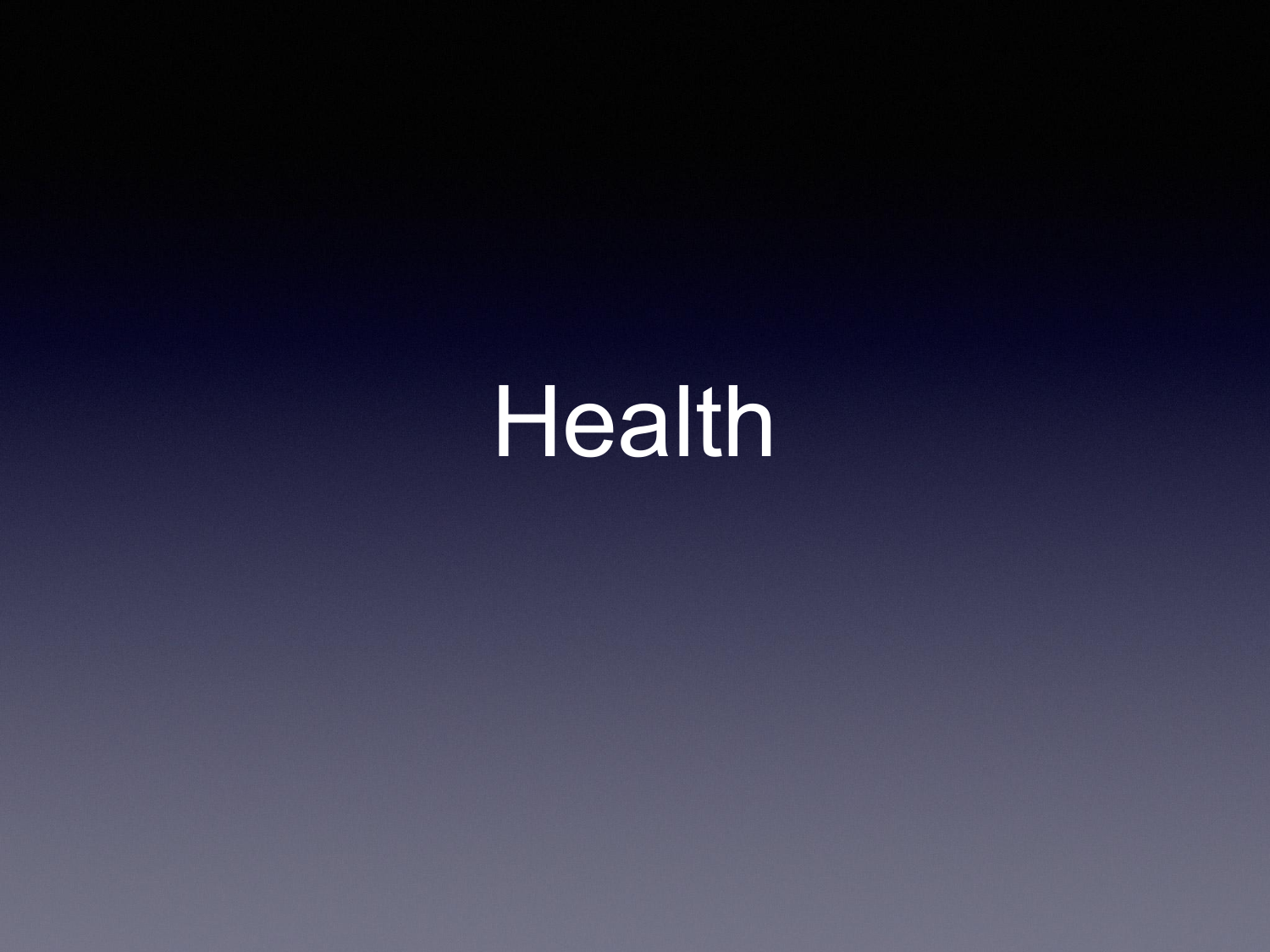# 3 John 1:2

• My dear friend, I know that you are doing well spiritually. So I pray that everything else is going well with you and that you are enjoying **good health**. [ERV]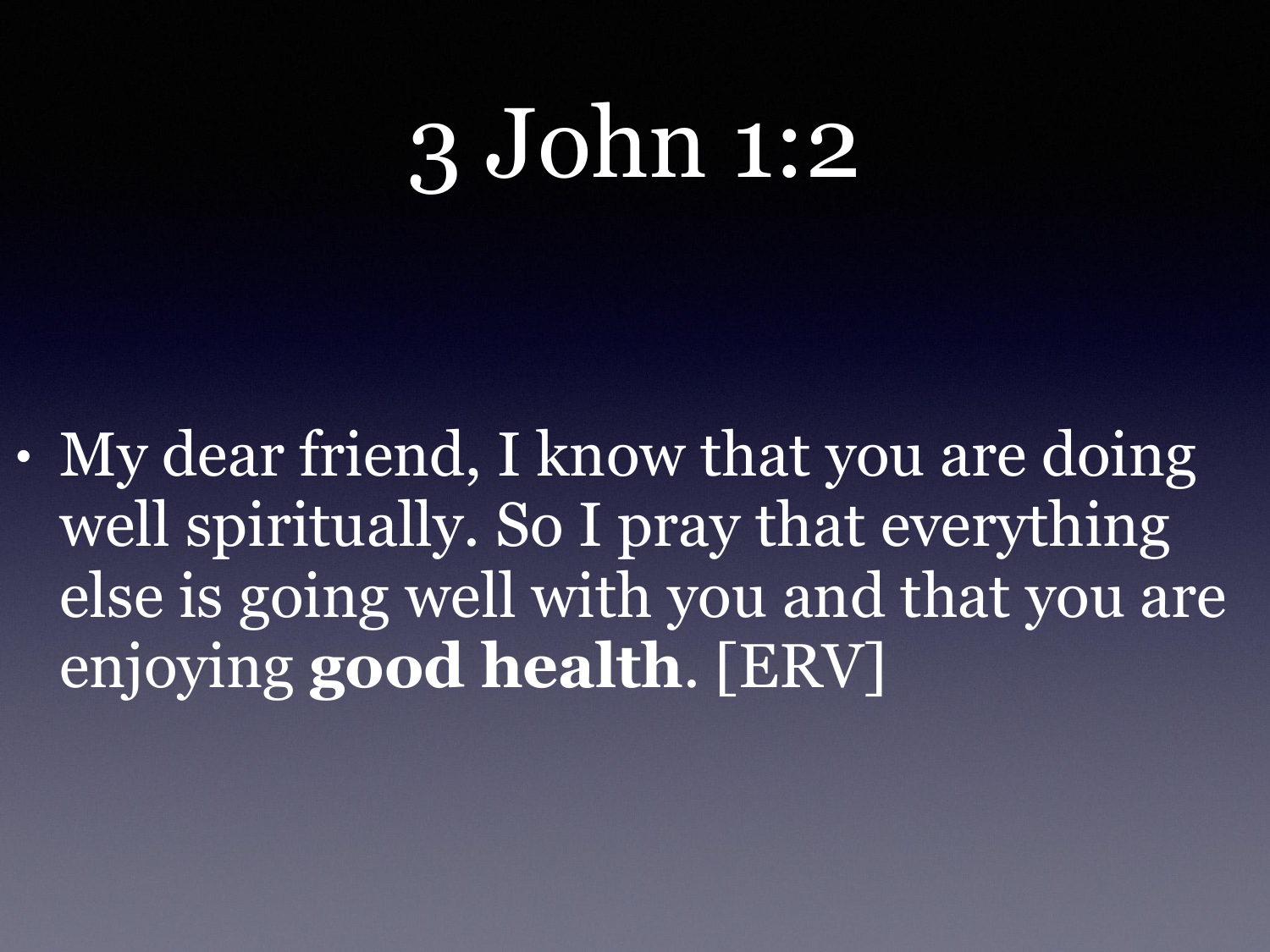"4X the number of people with diabetes was nearly **Quadrupled** since 1980. A large proportion of diabetes and it's complications can be prevented by a healthy diet, regular physical activity, maintaining a normal body weight, and avoiding tobacco use." World Health Organization [WHO]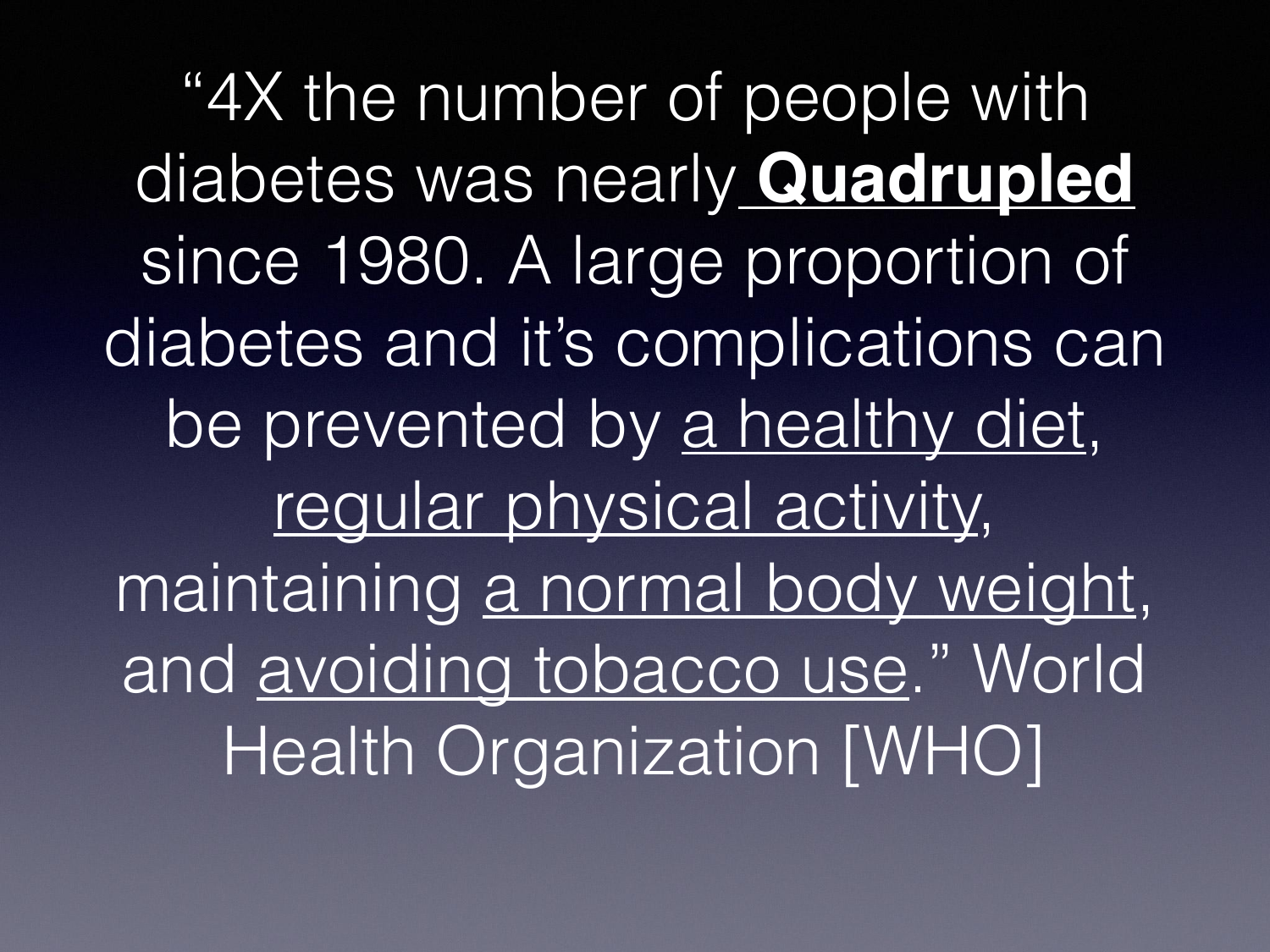### Mind, Character, & Personality, Vol 1

• They should study the influence of the mind upon the body and the body upon the mind, and the laws by which they are governed [control]. p. 1MCP 3.2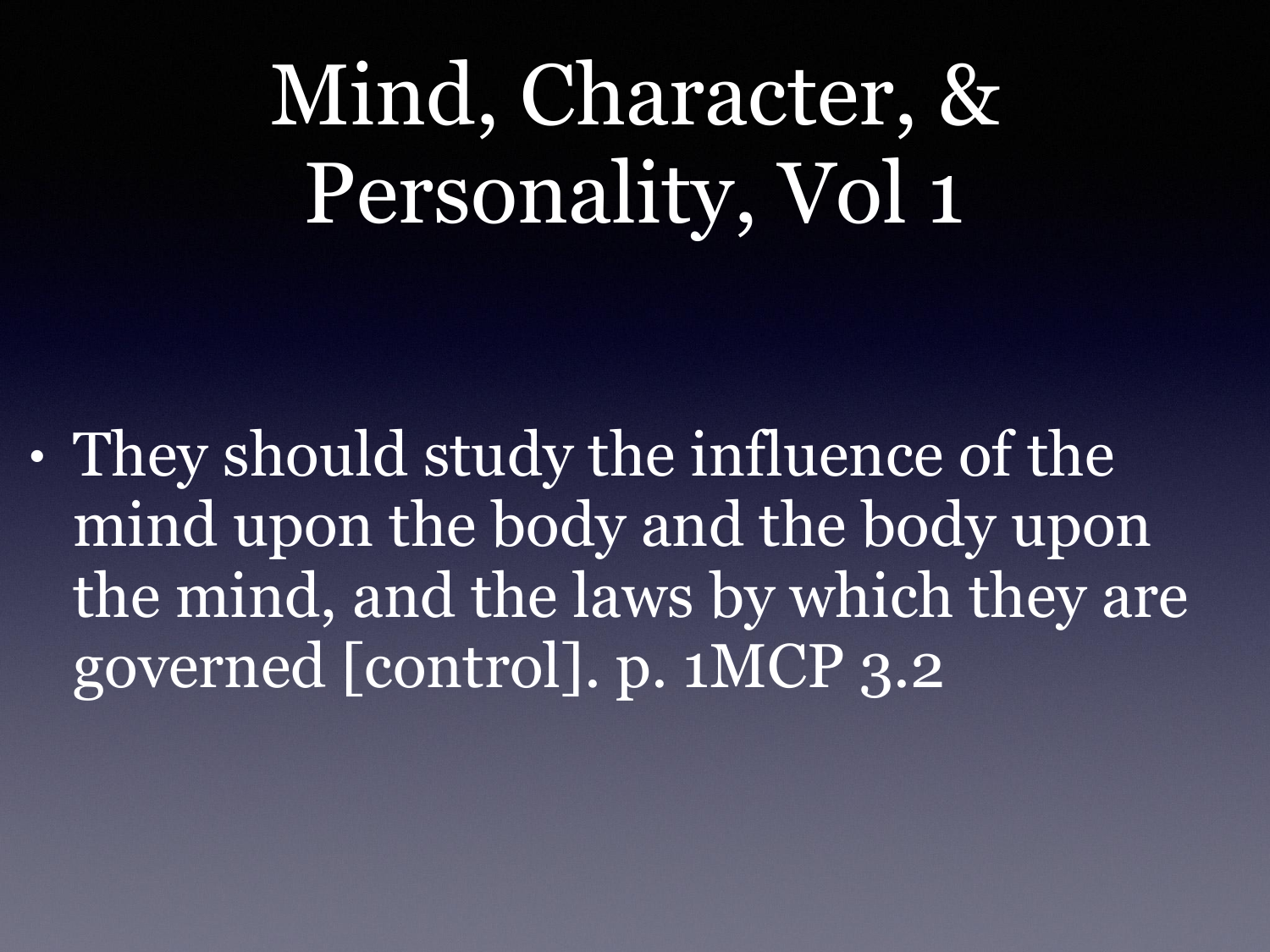# **Mind**

• Train and Discipline the Mind: No matter who you are … the Lord has blessed you with intellectual facilities [services] capable [skills] of vast [huge] improvement. Cultivate [educate] your talents [skills] with persevering [carrying on] earnestness [eager]. Train and discipline the mind by study, by observation, by reflection [mediation]. You cannot meet the mind of God unless you put to use every power. The mental faculties will strengthen and develop if you will go to work in the fear of God, in humility, and with earnest prayer. A resolute purpose will accomplish wonders. 1 MCP 3.3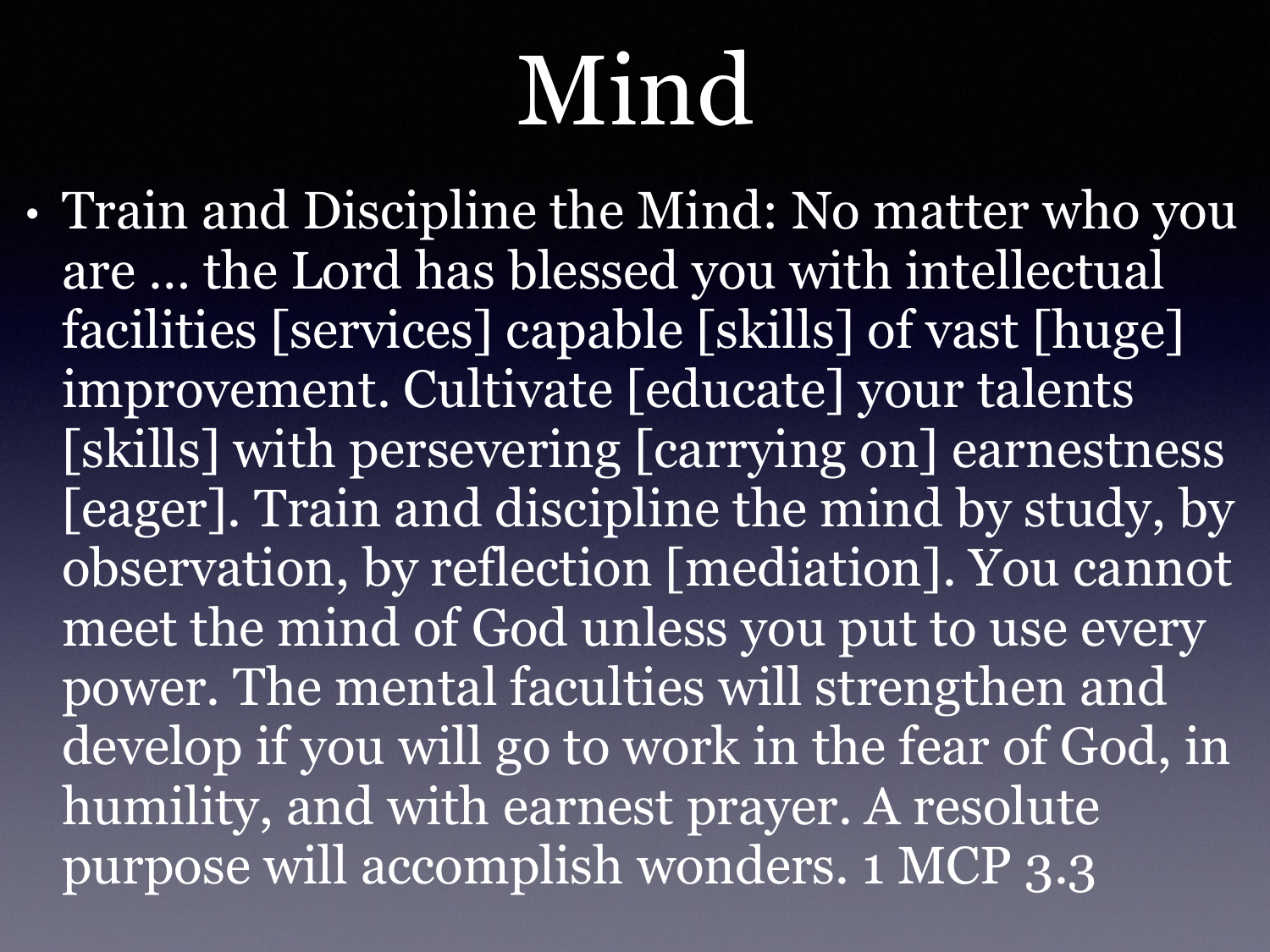#### The Cultivated Mind Measures the Man

• The cultivated mind is the measure of the man. Your education should continue during your lifetime; every day you should be learning and putting to practical use the knowledge gained. 1 MCP 7.2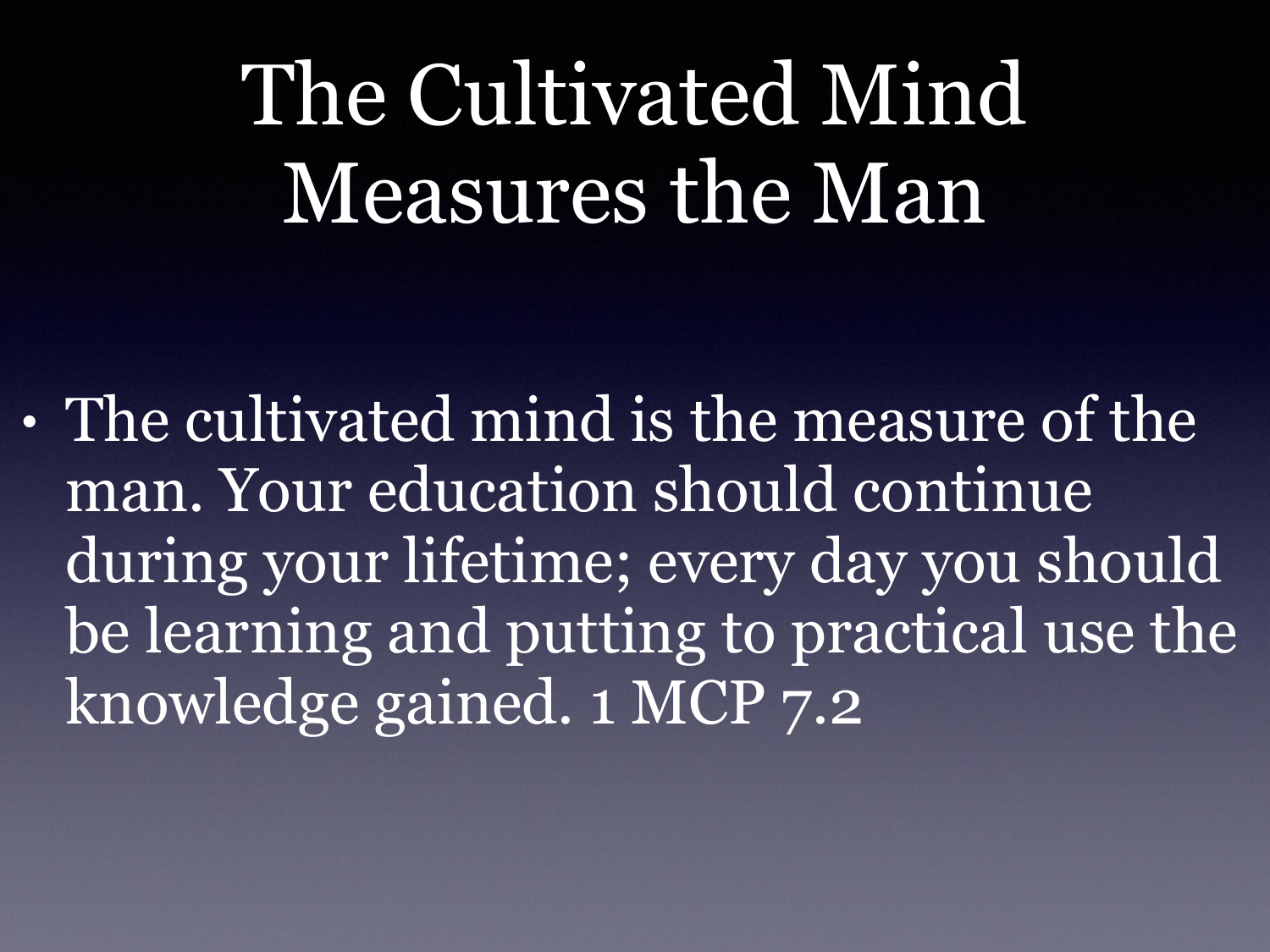# Brain Controls the Body

• The brain is the capital of the body, the seat of all the nervous forces and of mental action. The nerves proceeding from the brain control the body. By the brain nerves, mental impressions are conveyed to all the nerves of the body as by telegraph wires, and they control the vital action of every part of the system. All the organs of motion are governed by the communications they receive from the brain.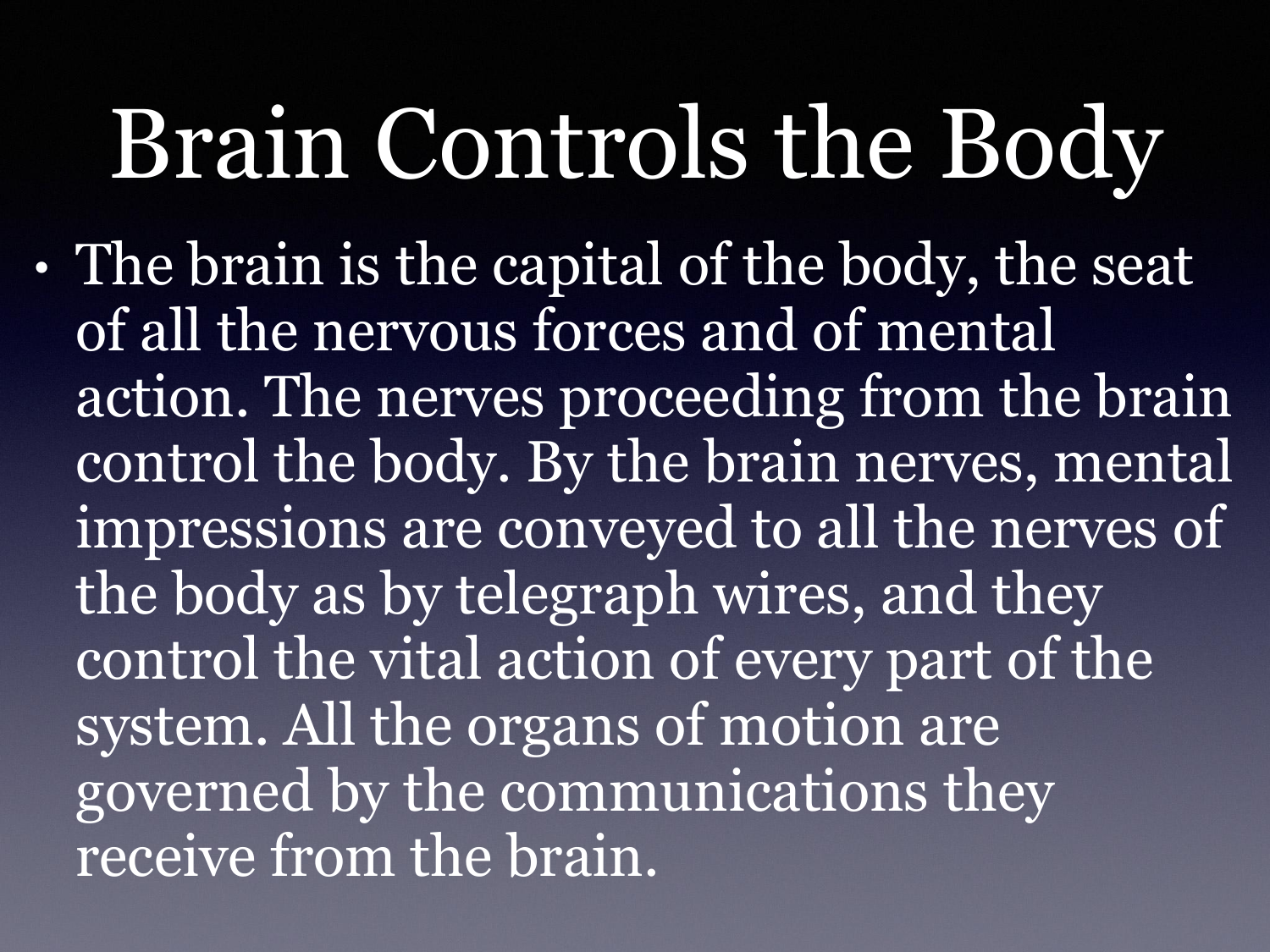# Healthy Brain

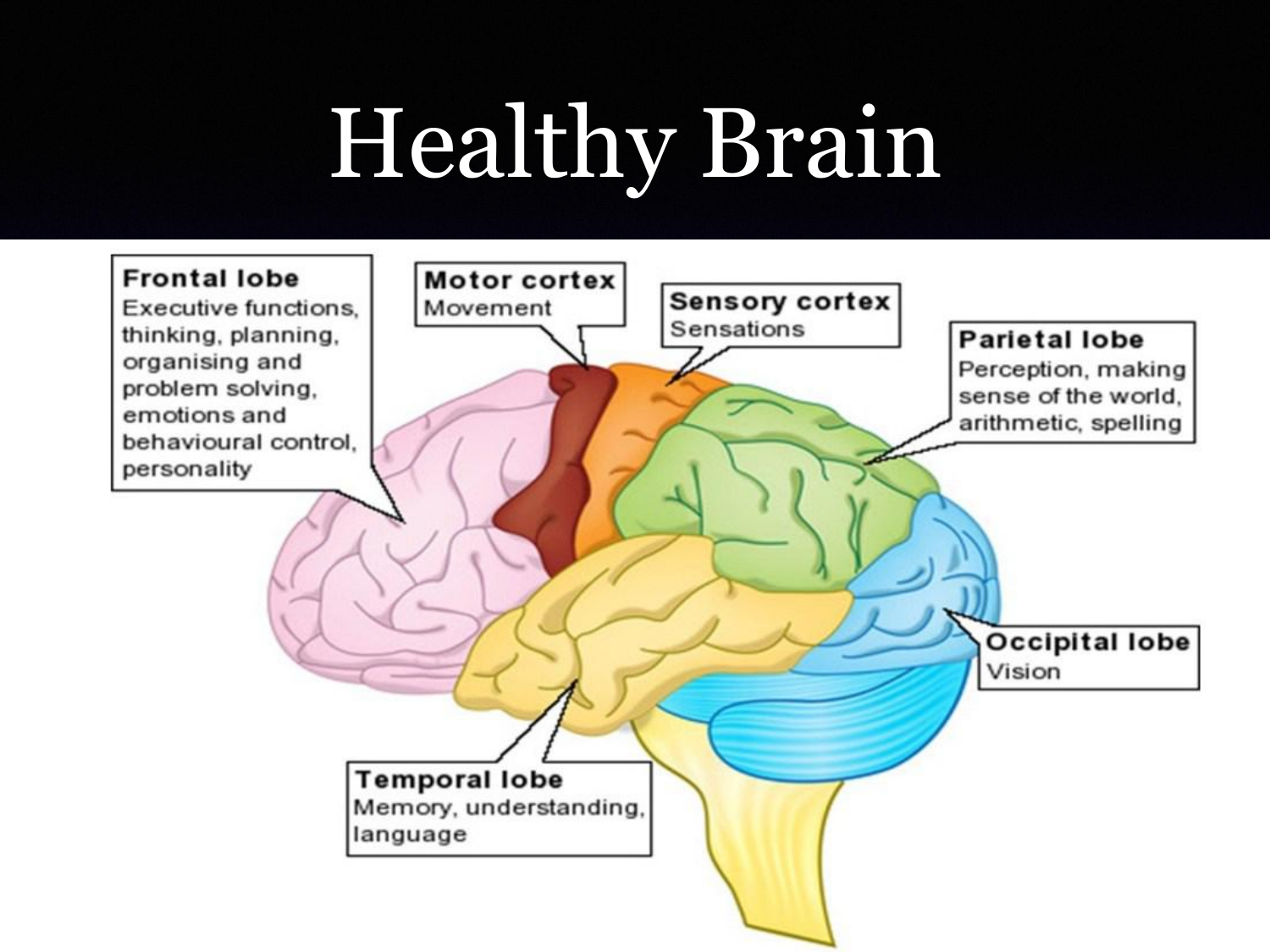# Brain

- Brain is most alert at noon
- Mental alertness rises throughout the morning and peaks shortly after noon
- Take a nap when it is low between 1 to 3 pm
- Muscles repair themselves
- Skin cells regenerate [renew]
- 1 hour before bedtime bright light at night disrupts melatonin production, interfering with sleep.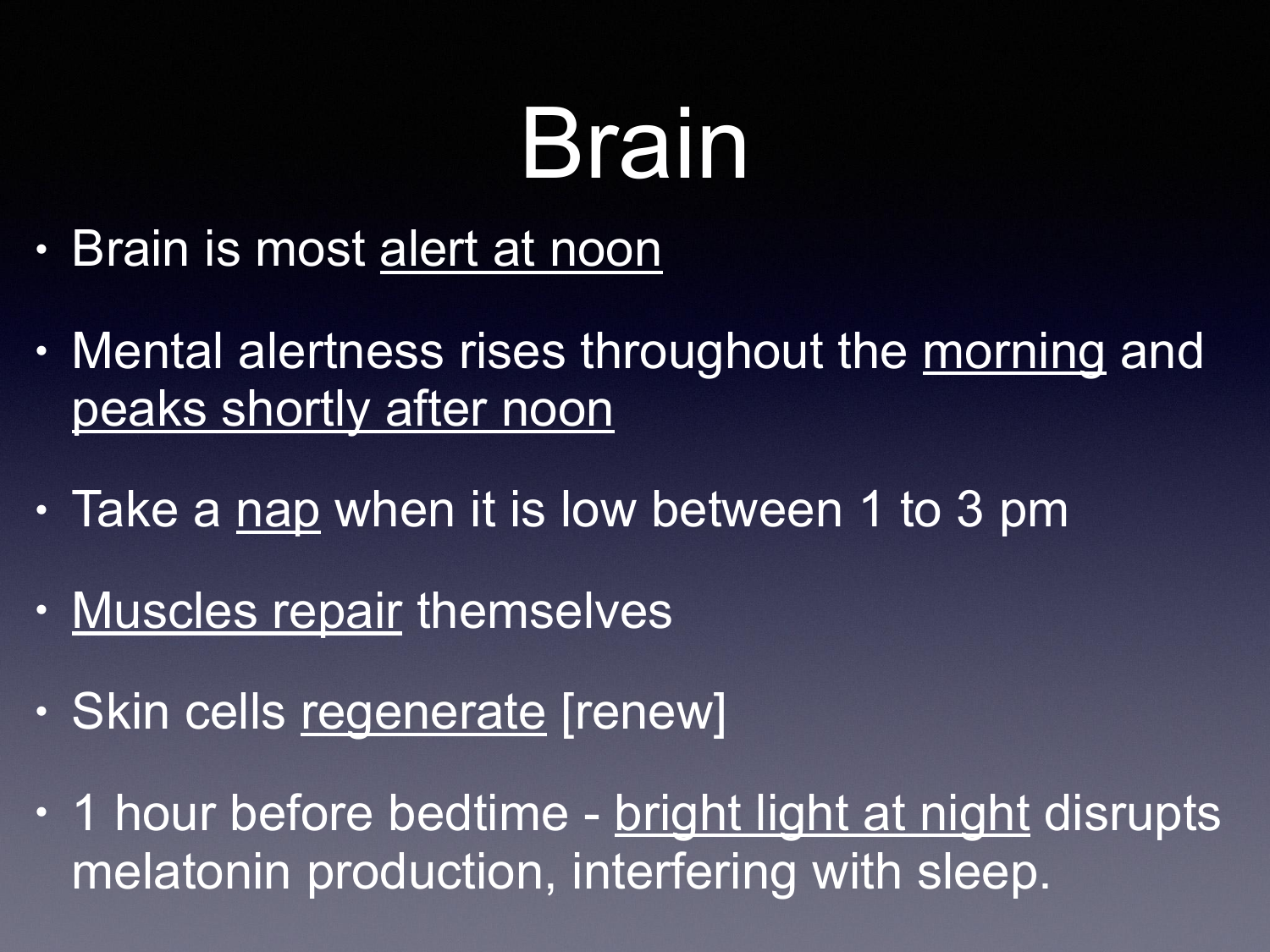### The results of the powerful influence

- TV
- Media
- Radio
- Games
- IPAD
- IPHONE/Samsung and others
- Loud music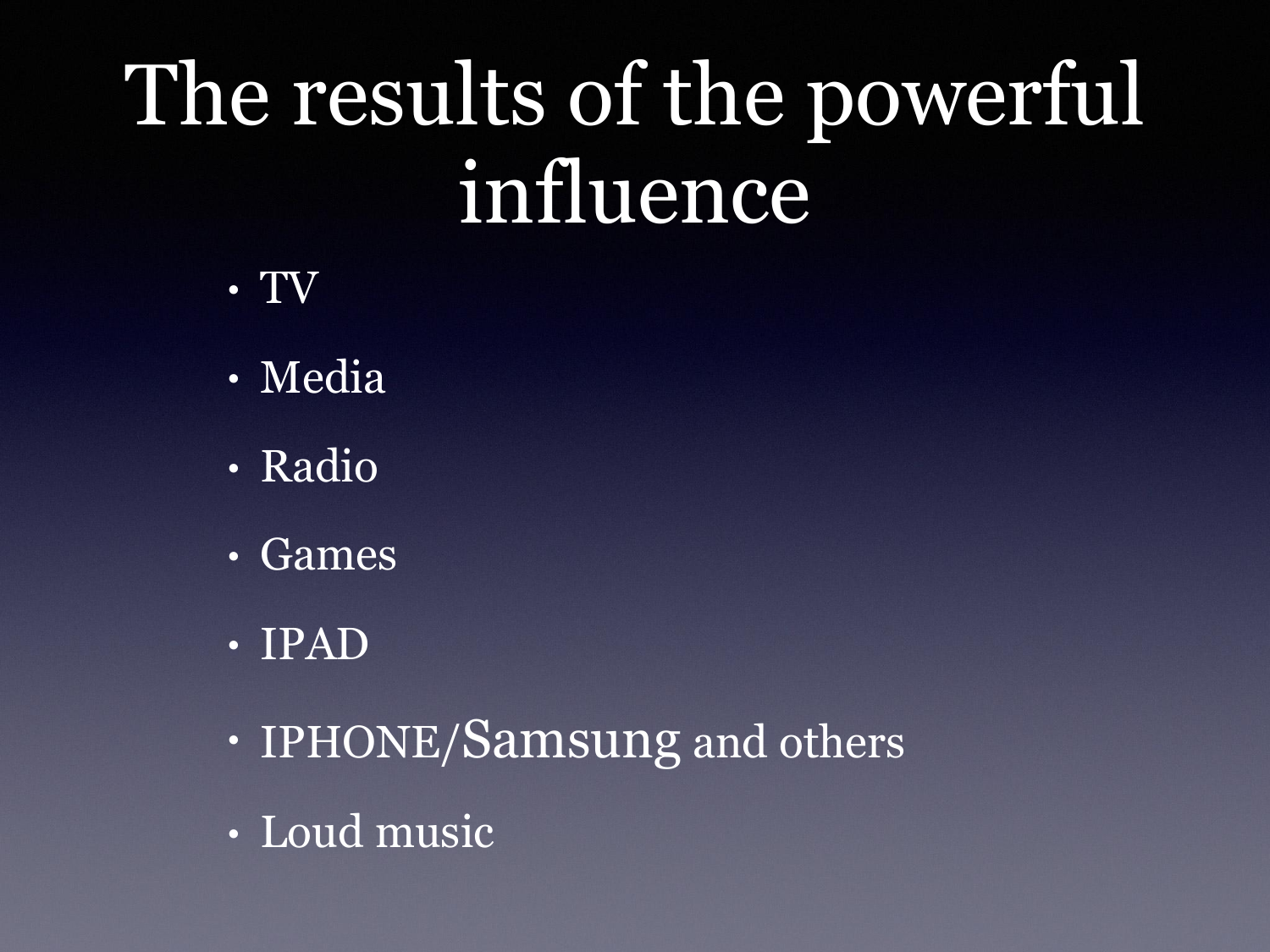# Addiction

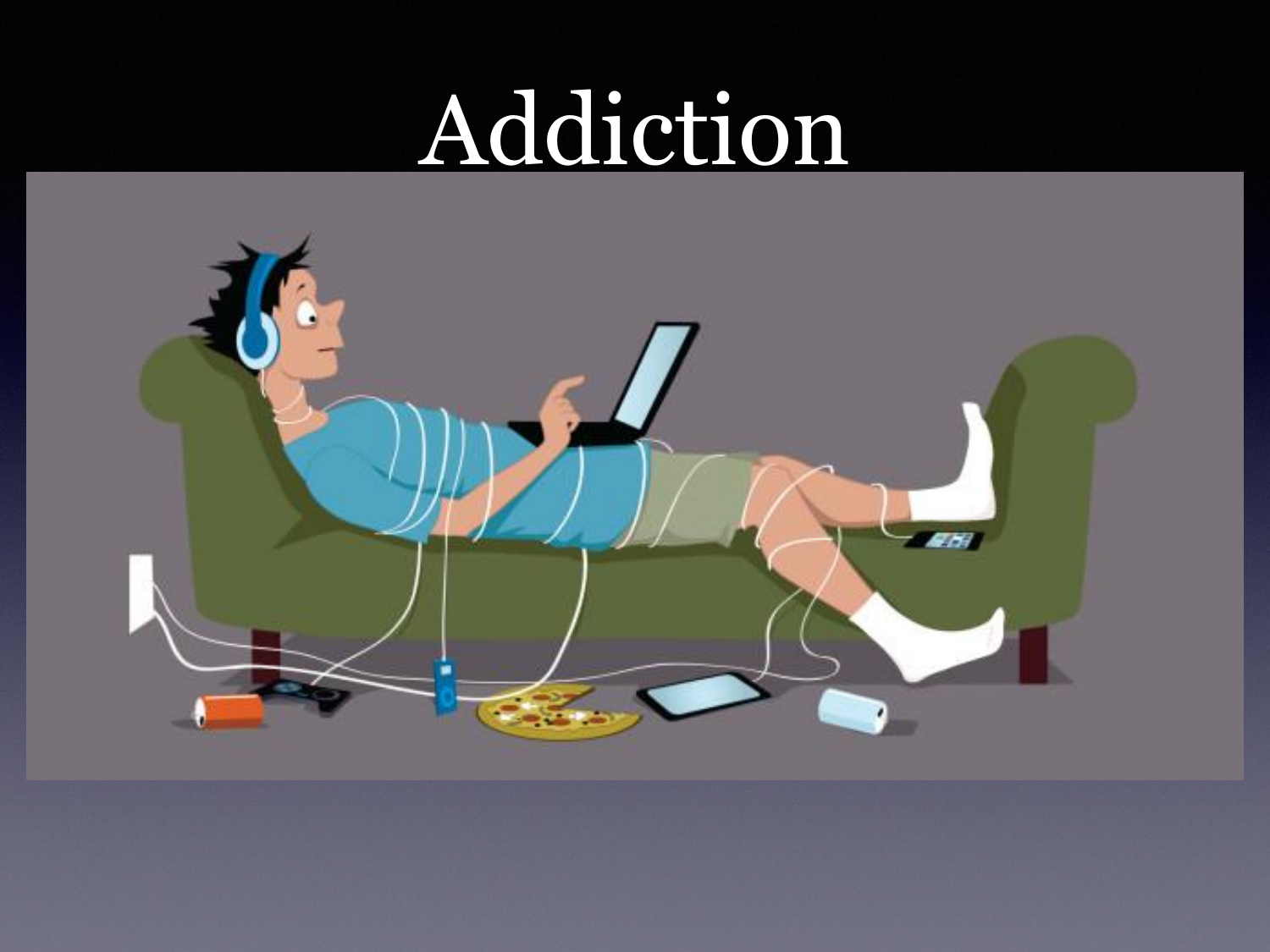# The average hours of sleep

- 7 hours of sleep
- 8 hours of sleep
- 10 hours of sleep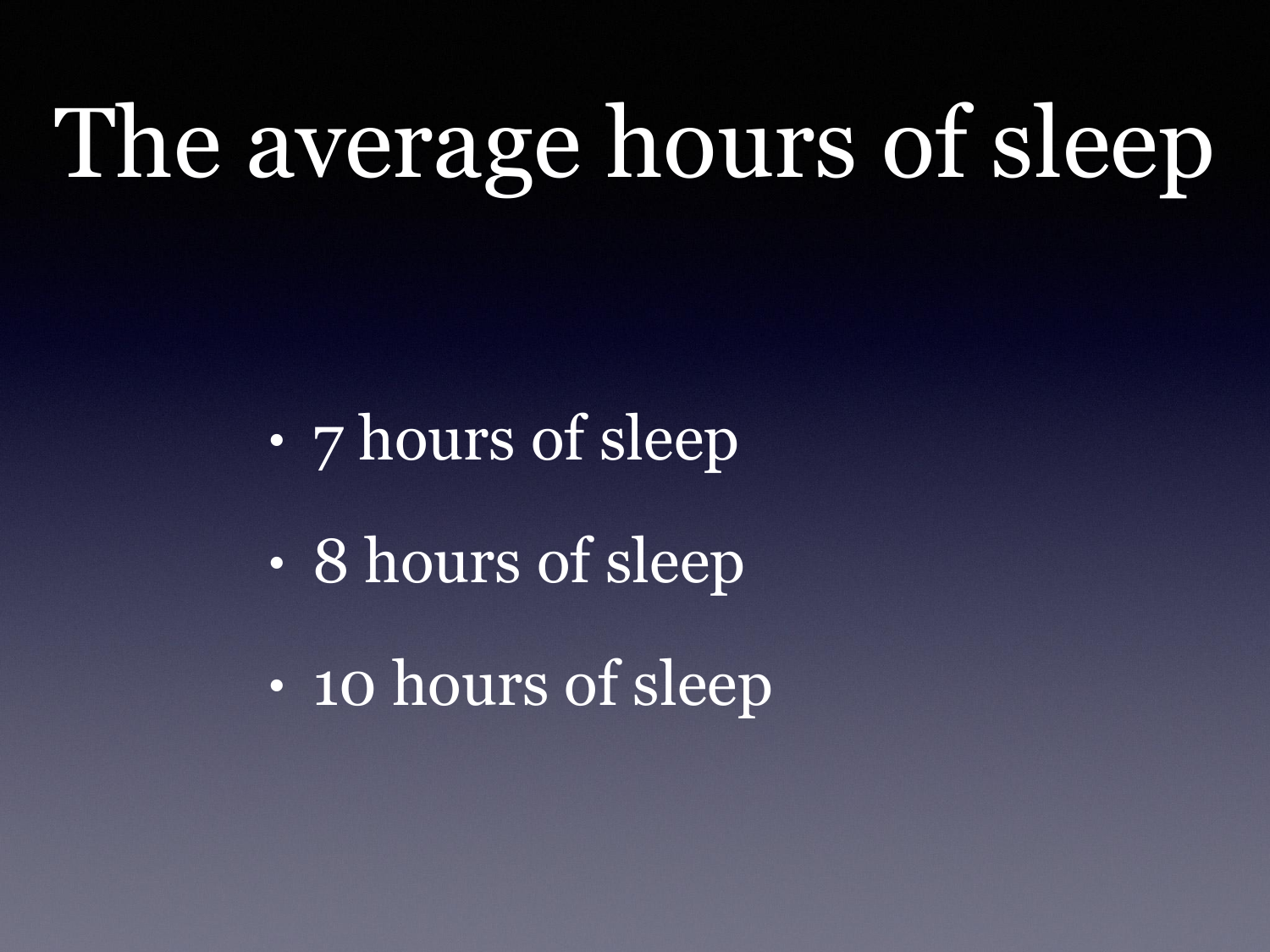# sleep eight hours

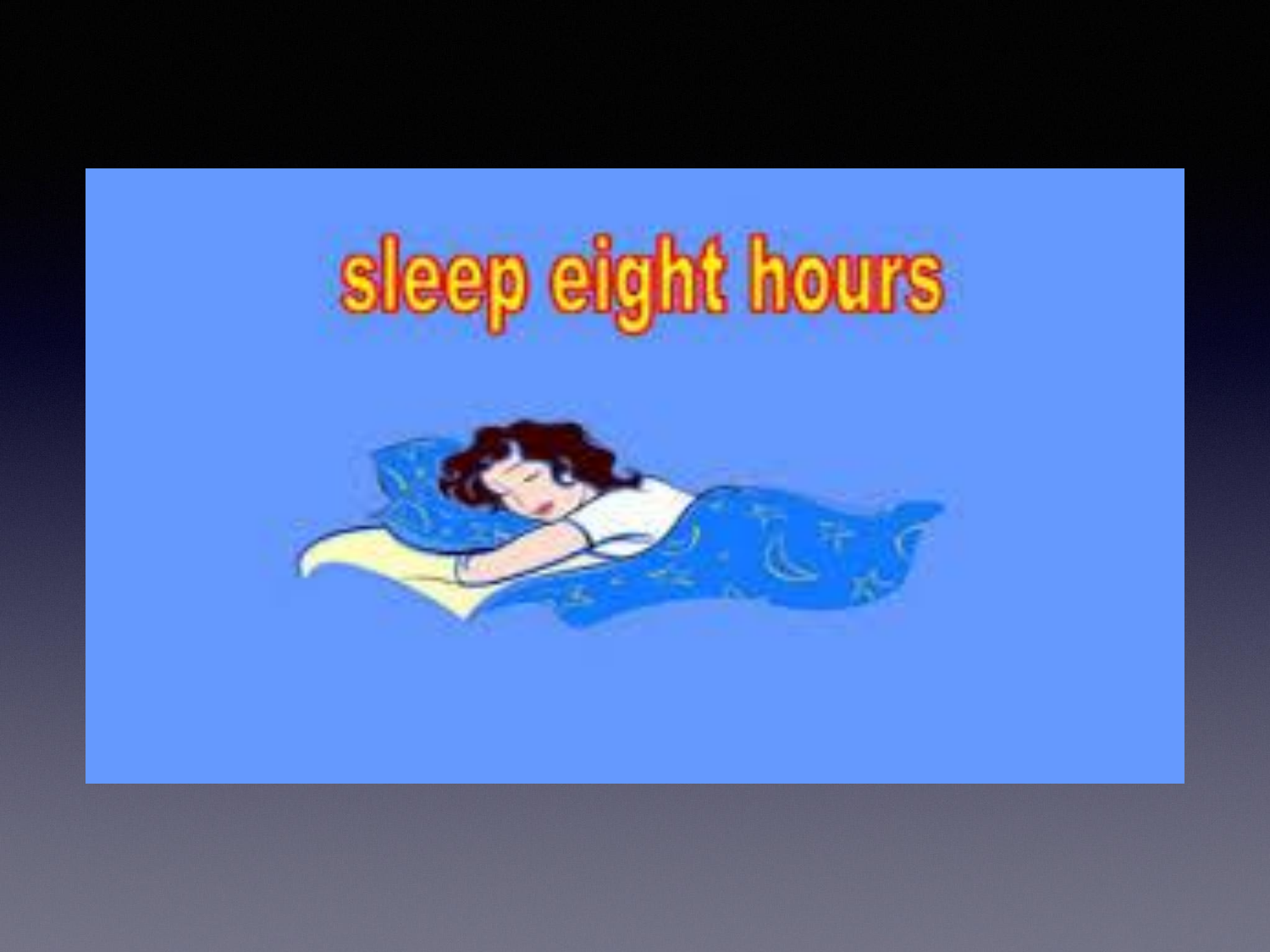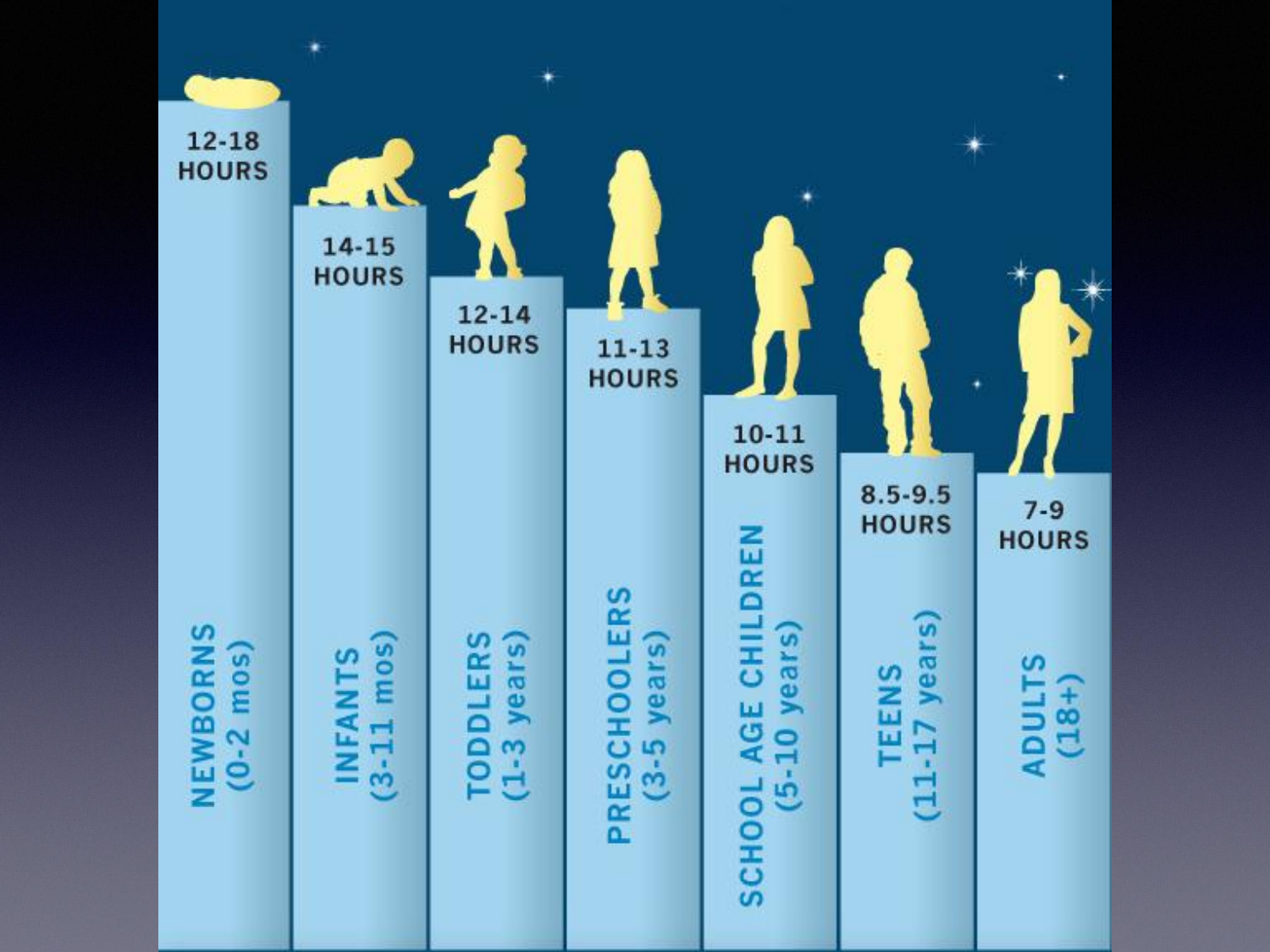# An addictive media

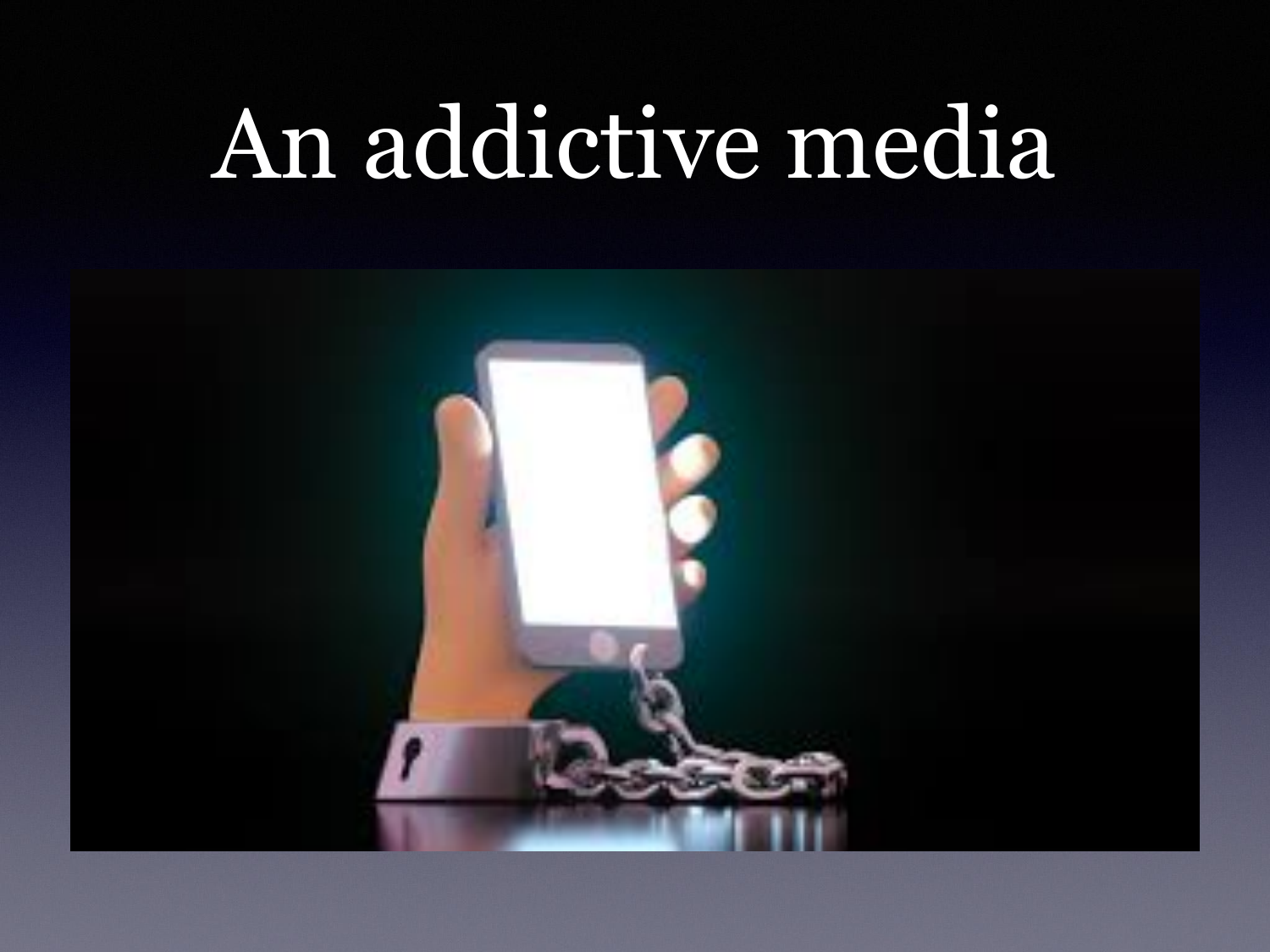# Addiction to TV

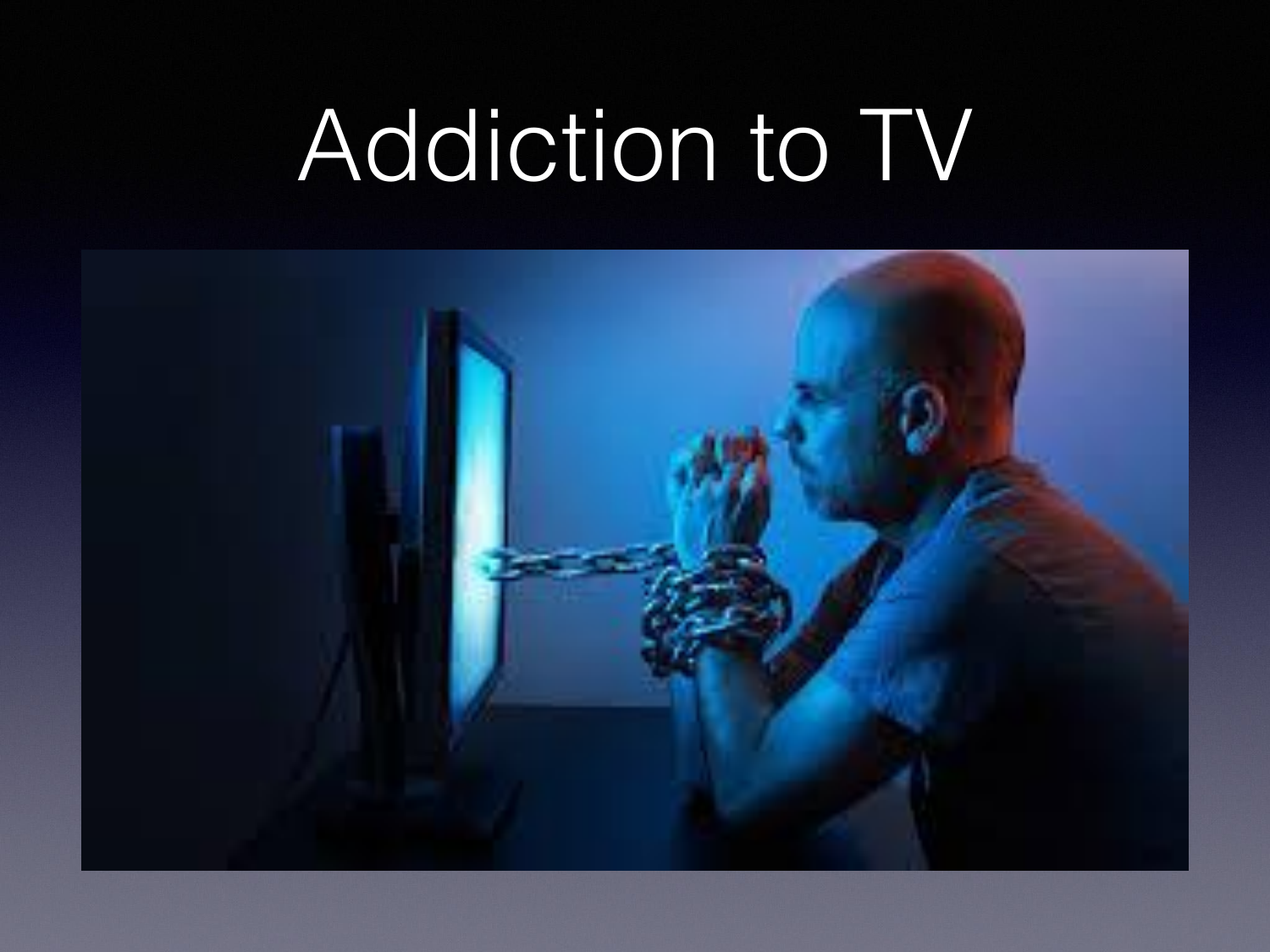#### Hurt your eyes and brain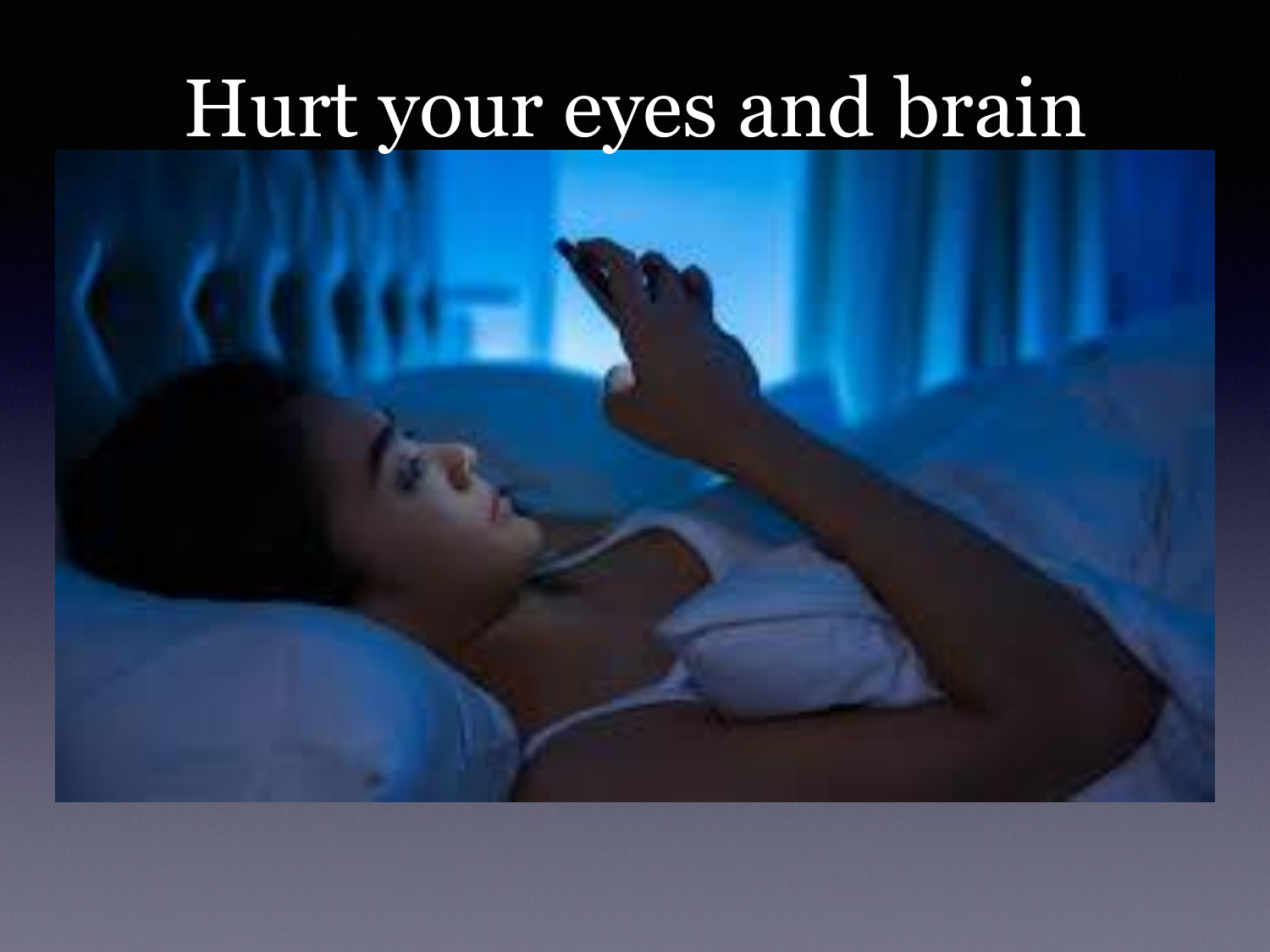# Reactionary

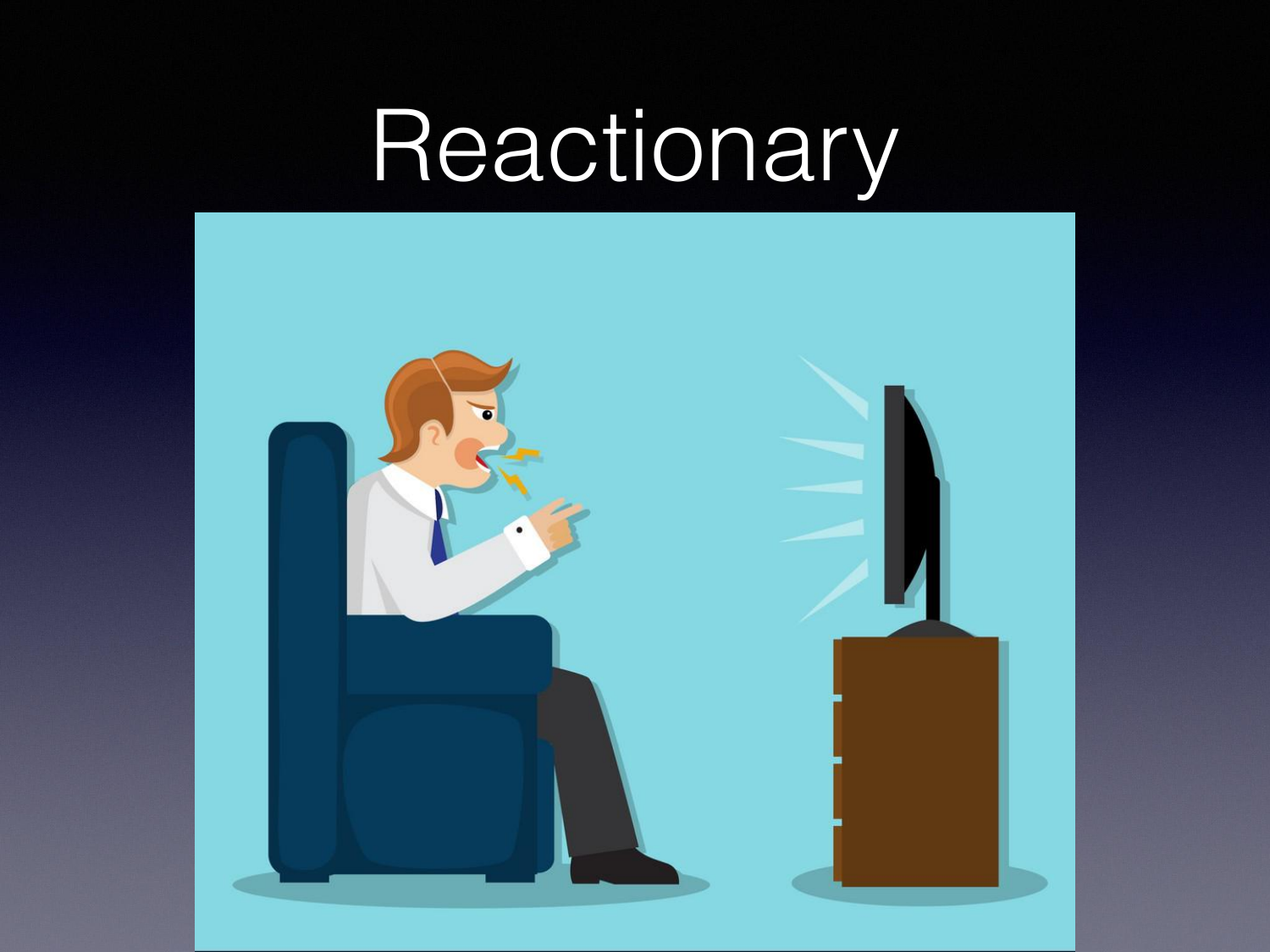# Television, Movie, Media

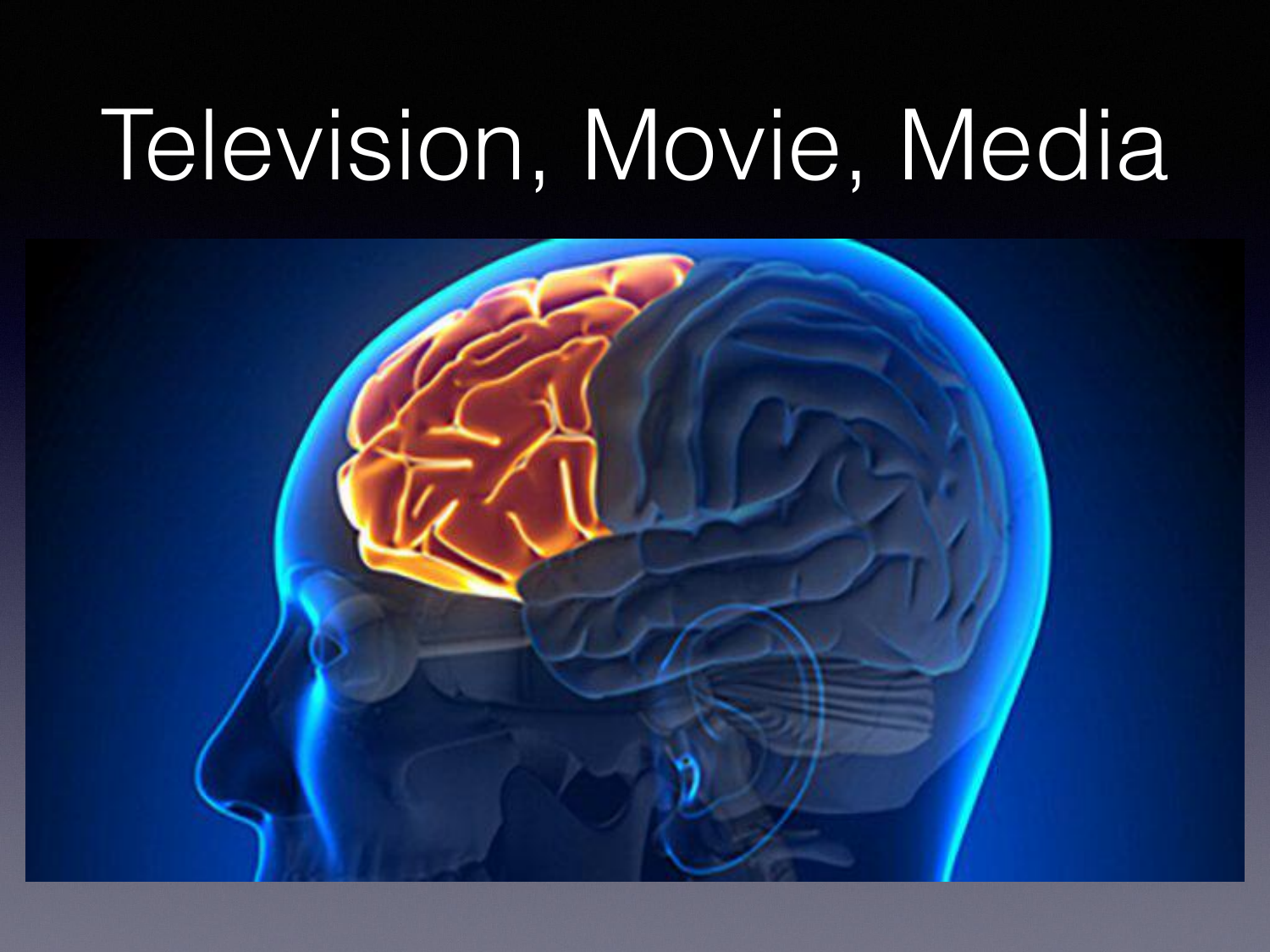The cells in your body react to everything that your mind says.<br>Negativity brings down your immune system.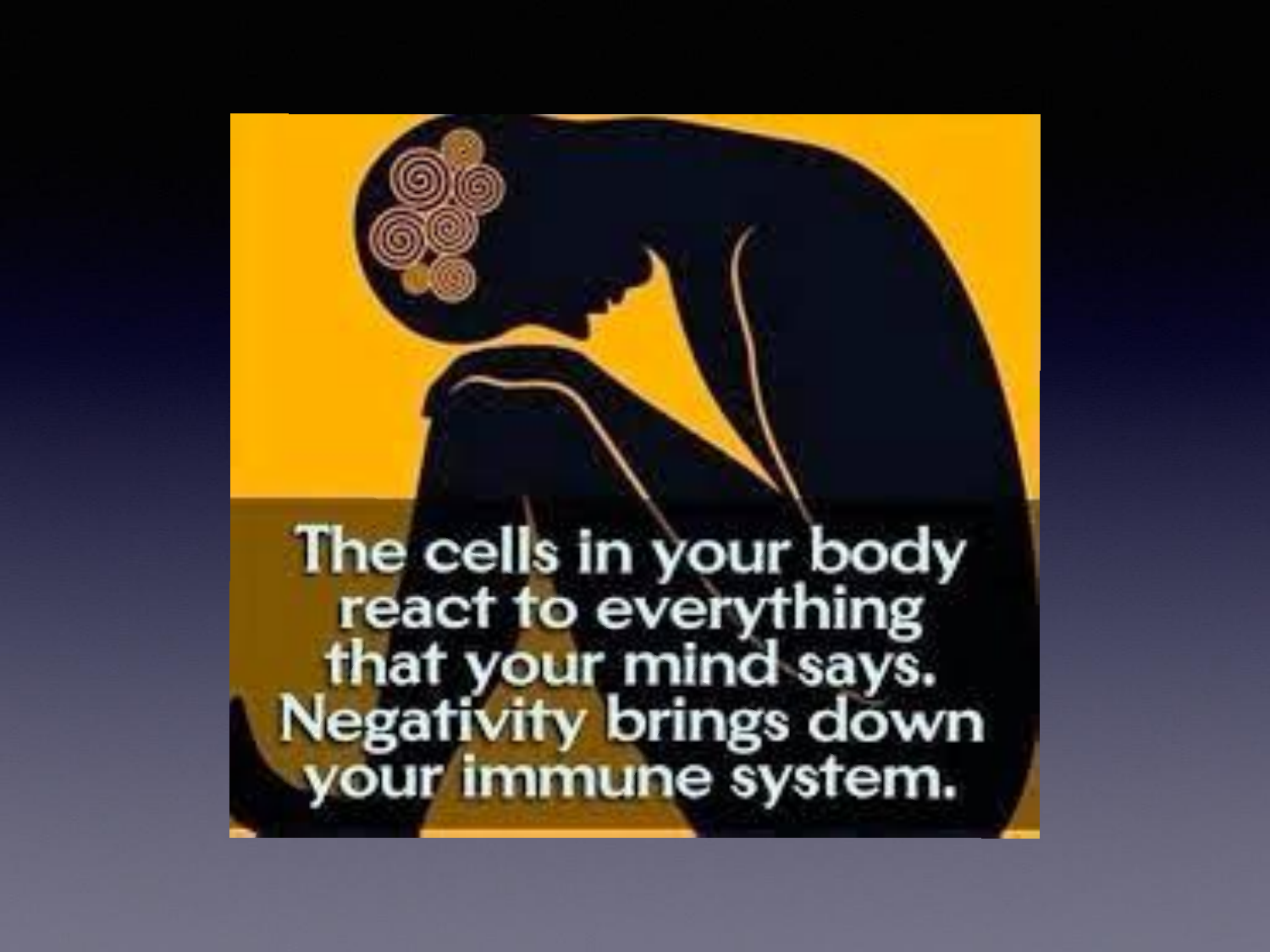#### See what the drug affects the spider:

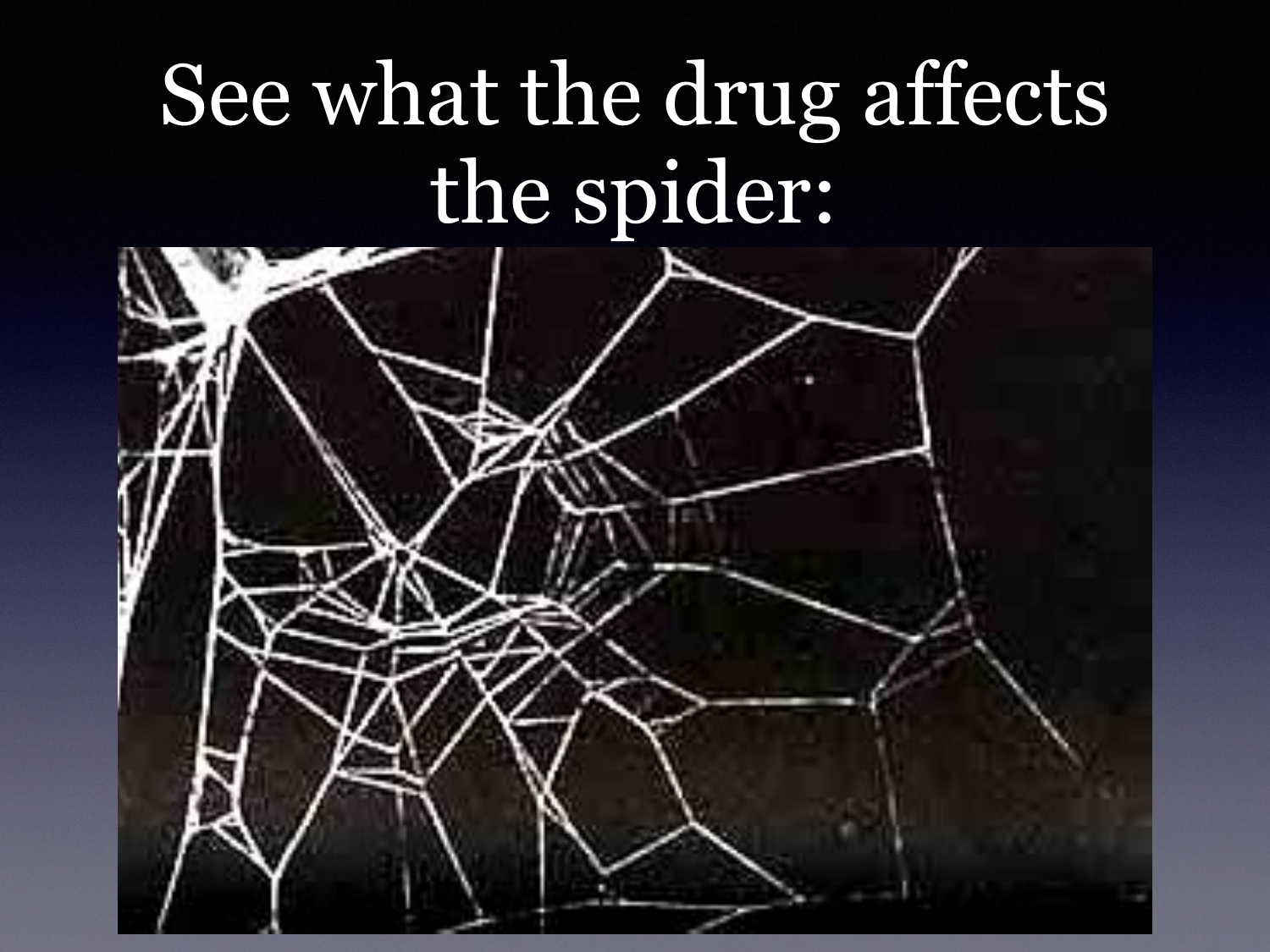# **Look at the Spider's web**

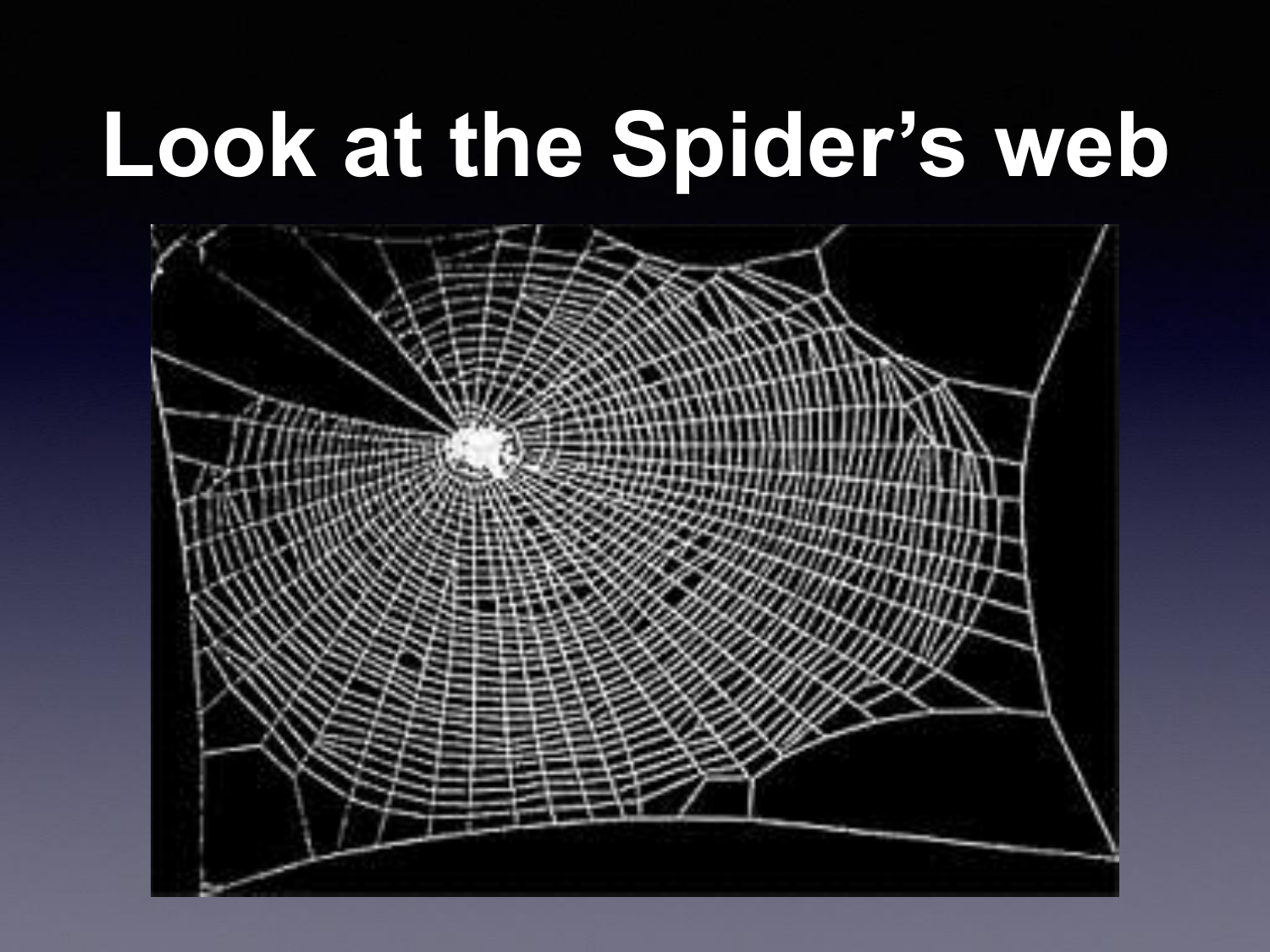#### With Drugs

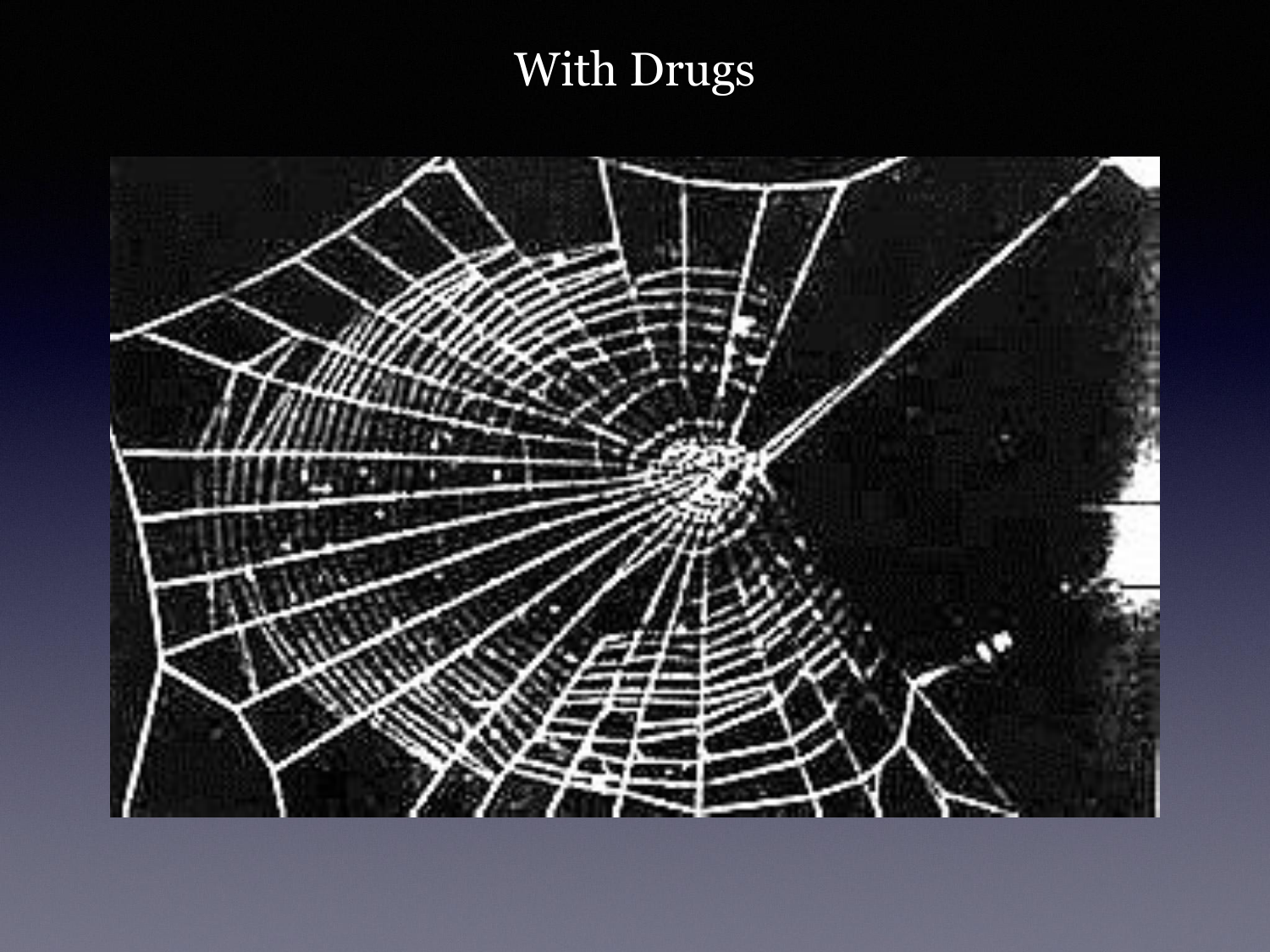#### With LSD

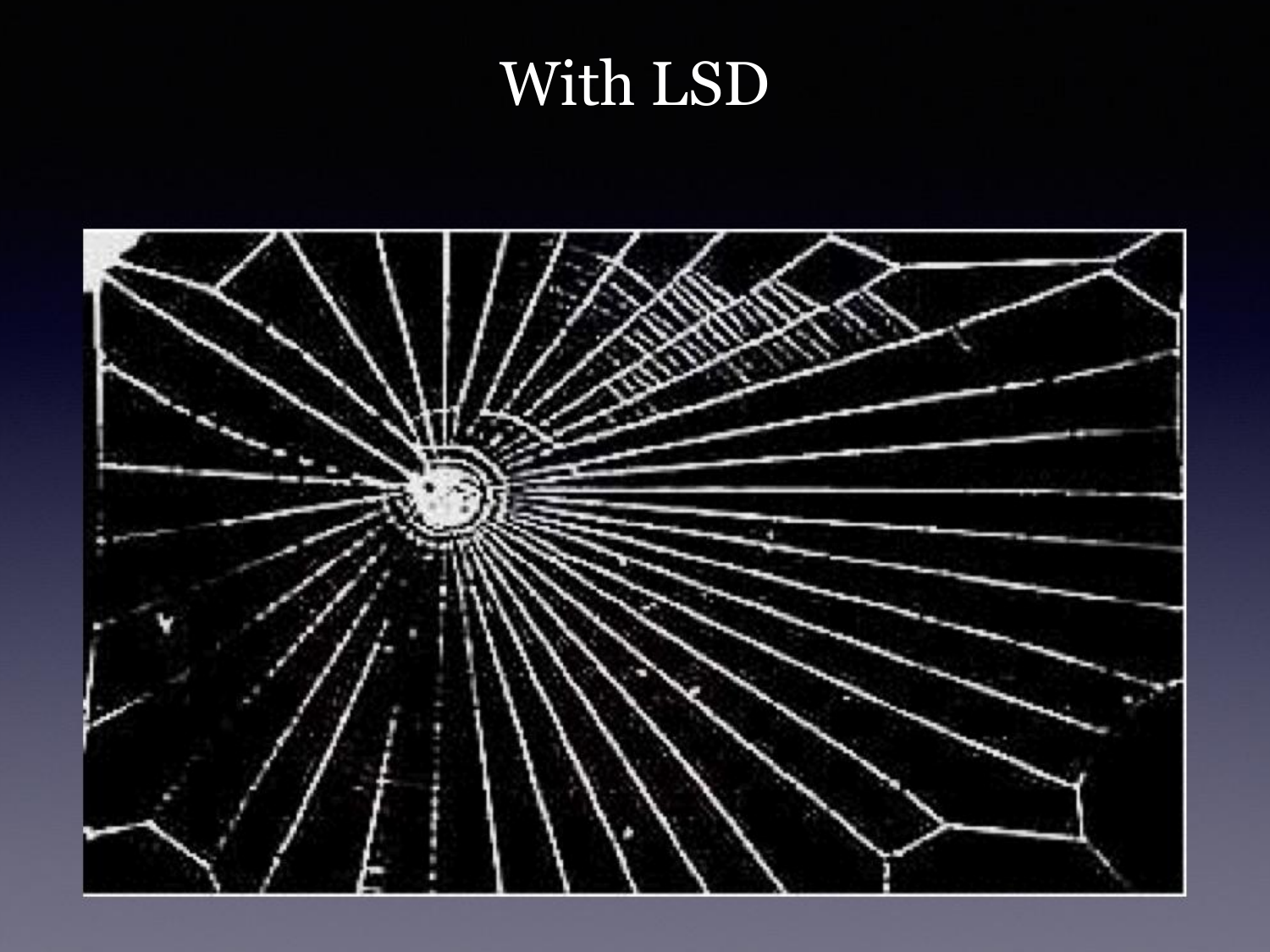#### With Marijuana

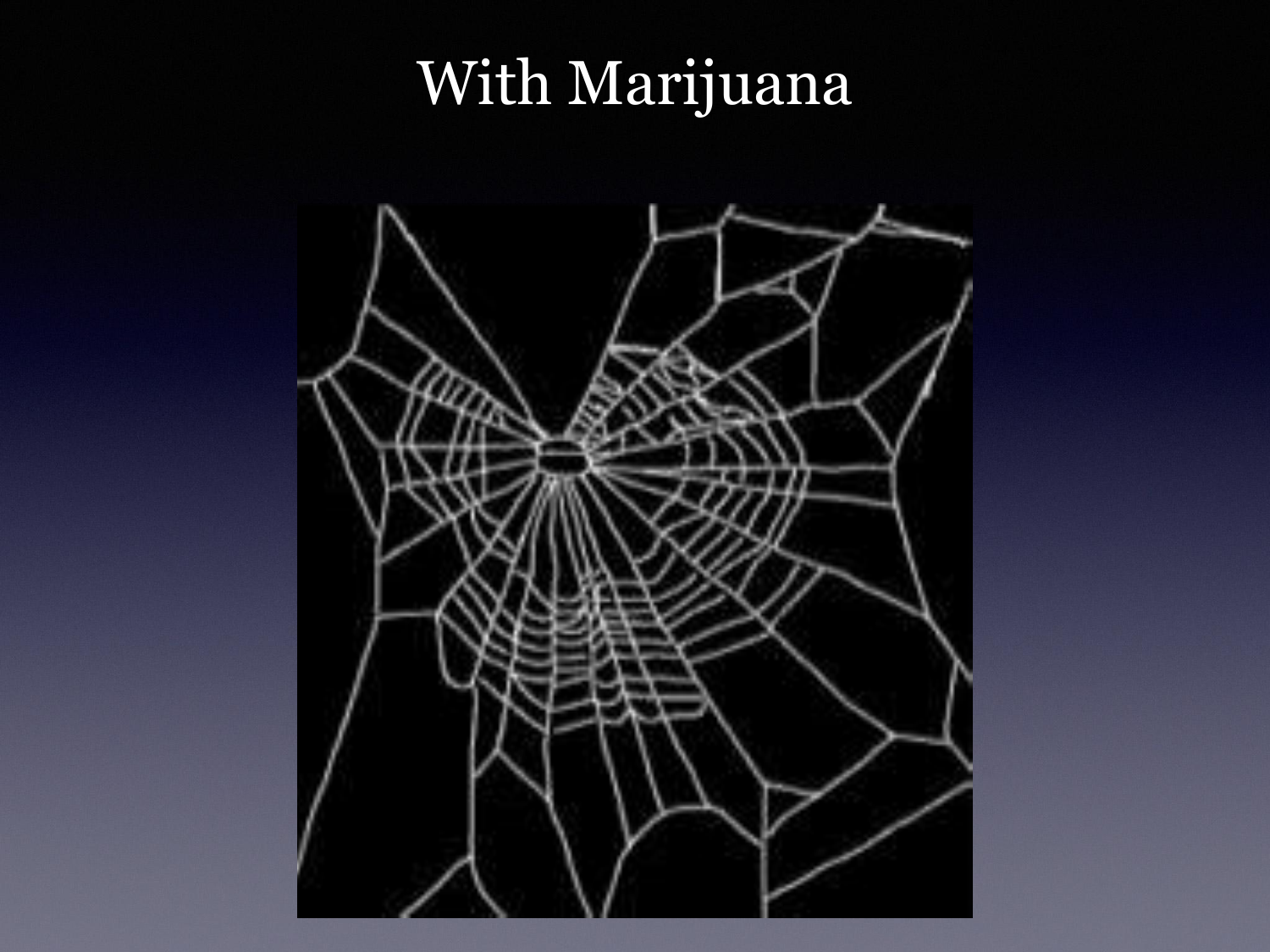#### With Caffeine

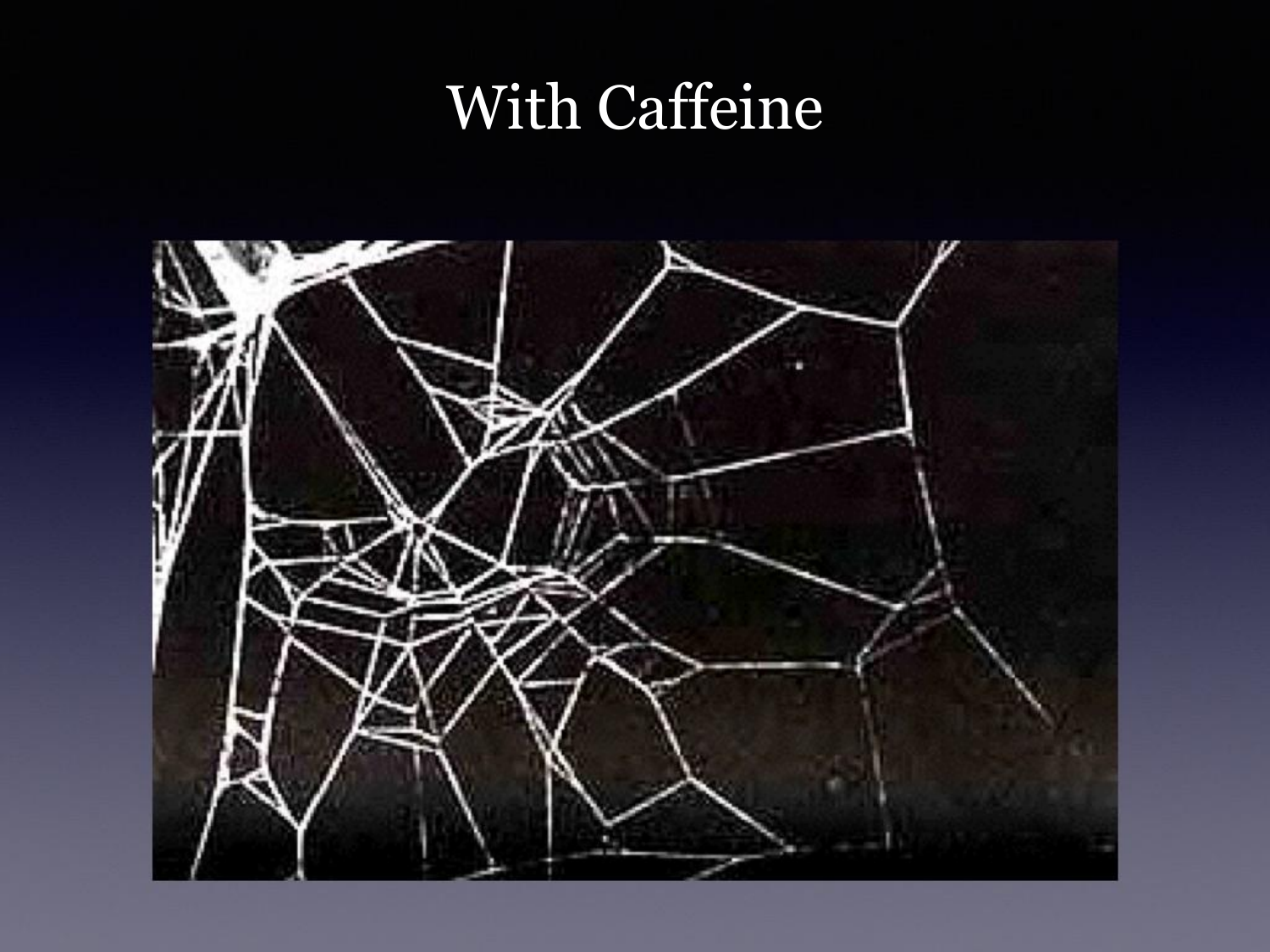#### **Benzedrine/Speed**

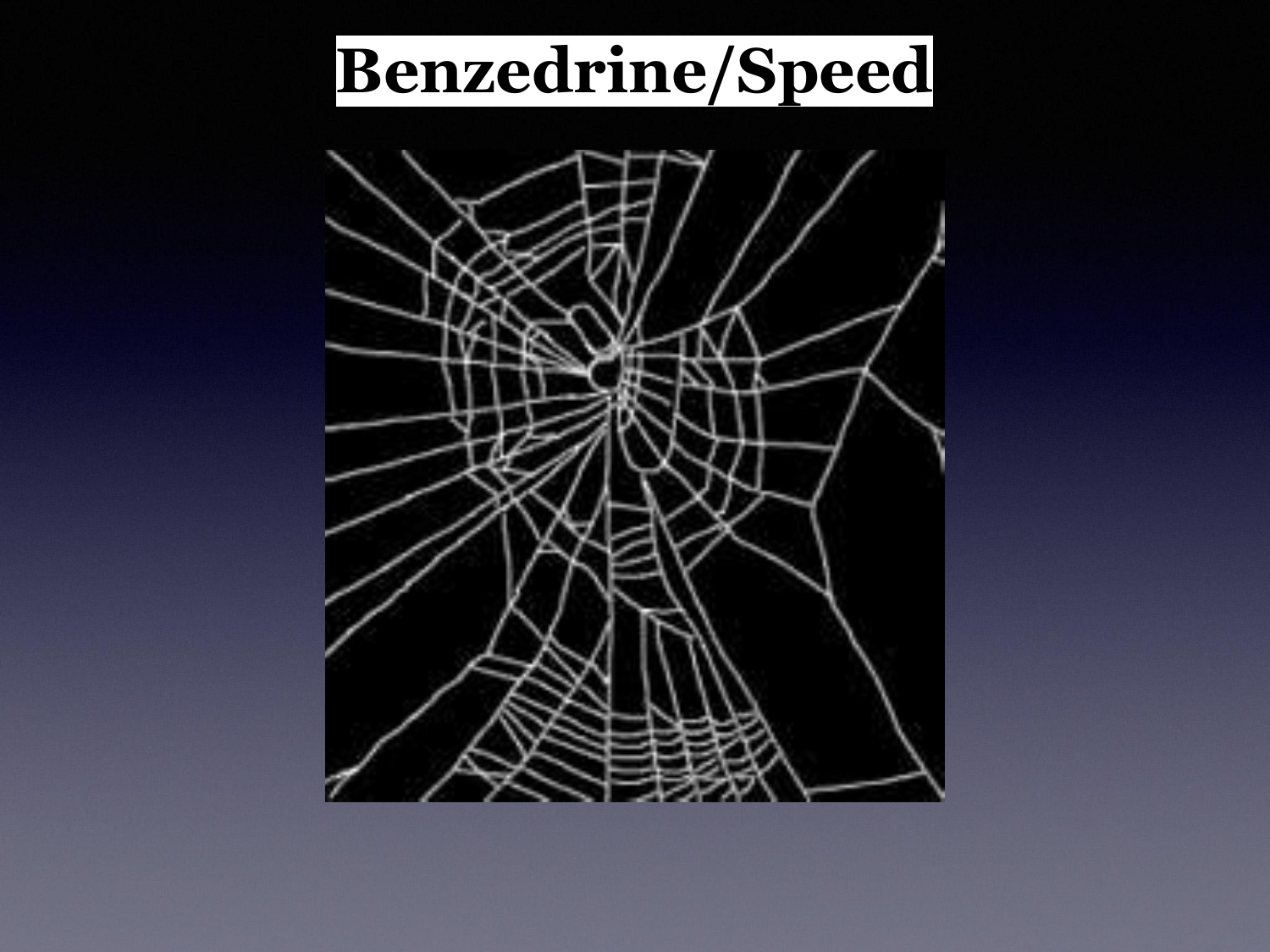#### **Chloral Hydrat (sleeping pills)**

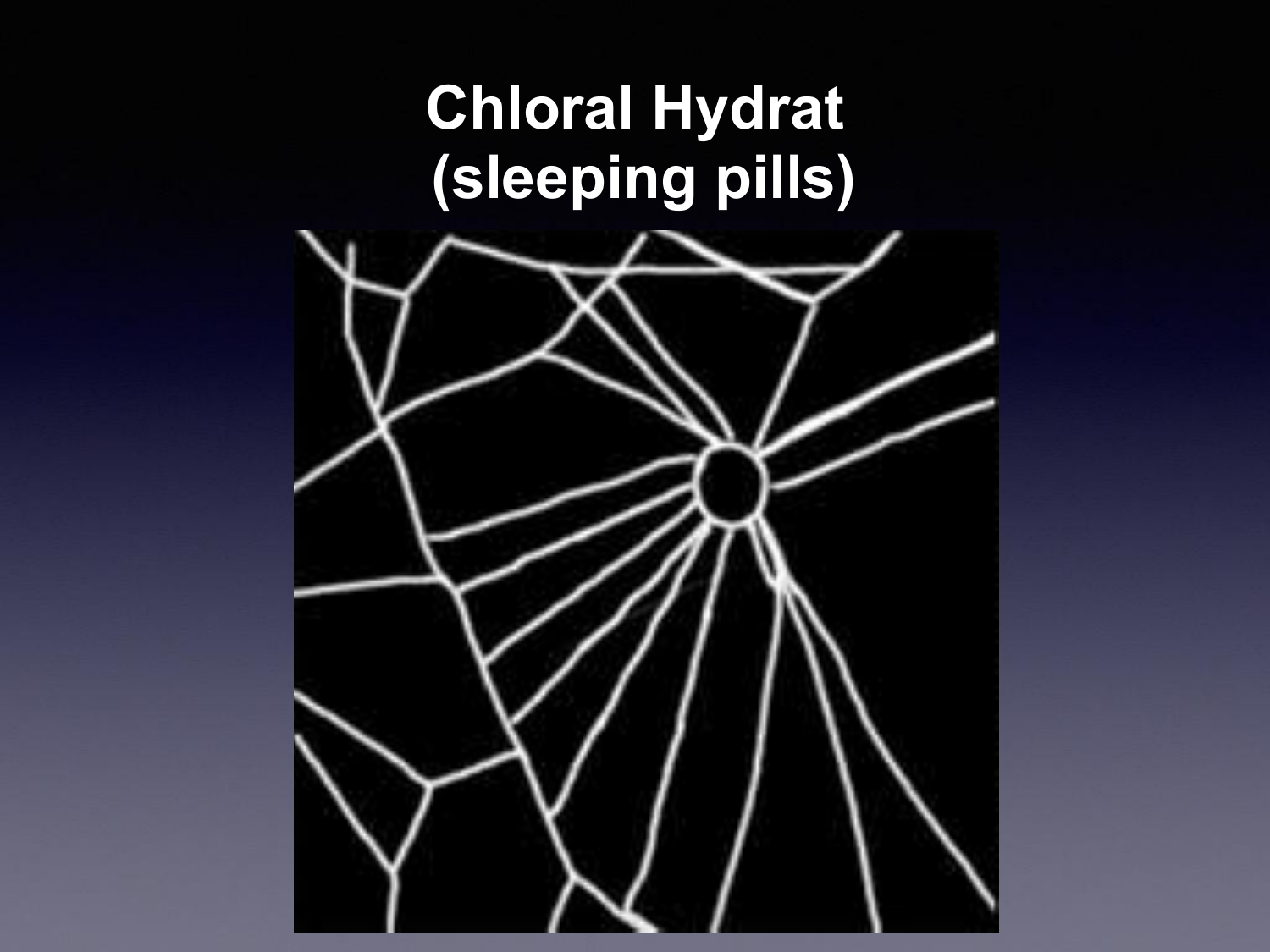### **Perfect Web**

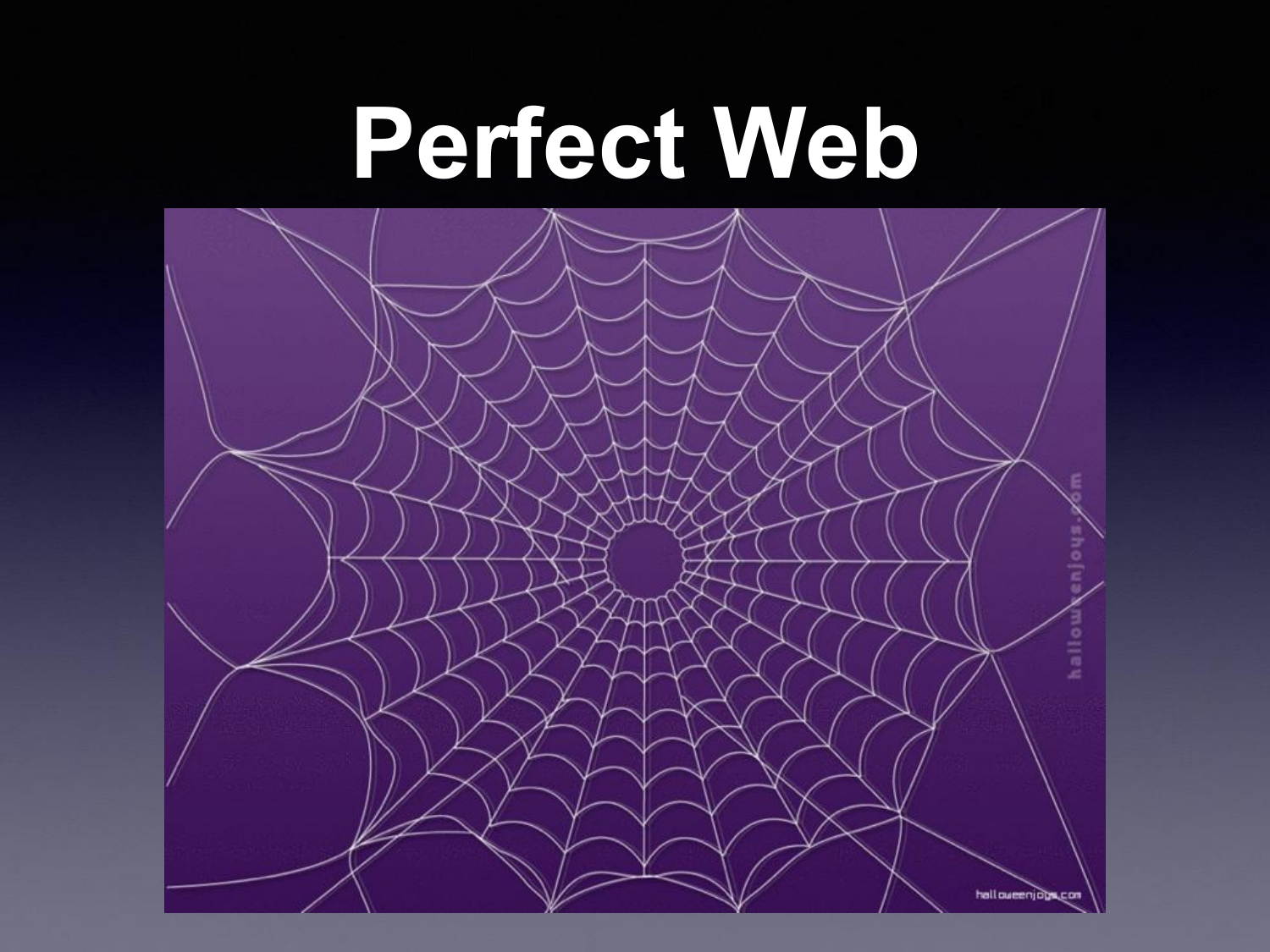#### What kind of food and beverage do you eat and drink?

- Coke
- Pepsi
- Juice
- Coffee
- Chocolate
- Tea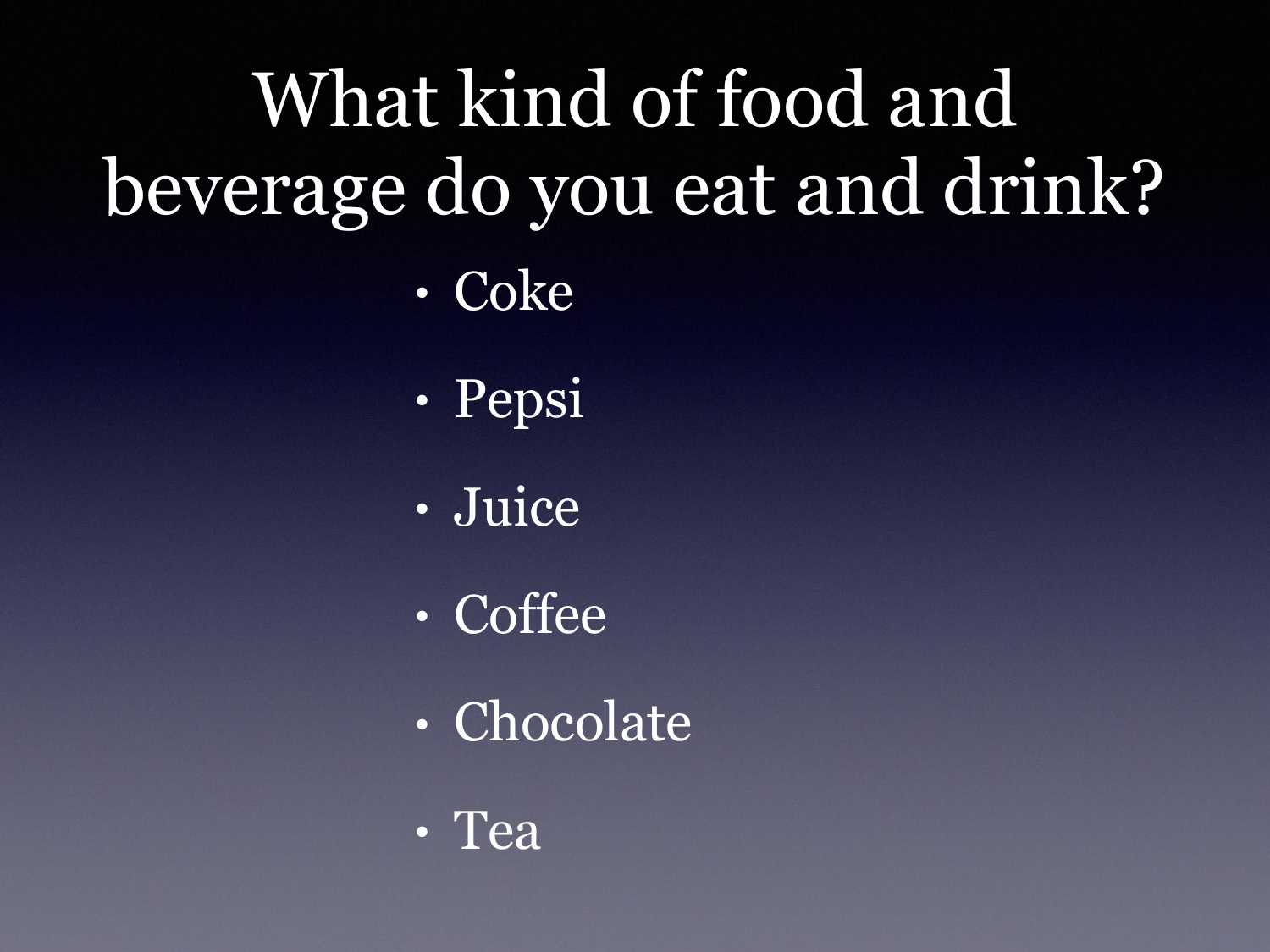Be kind to your Body!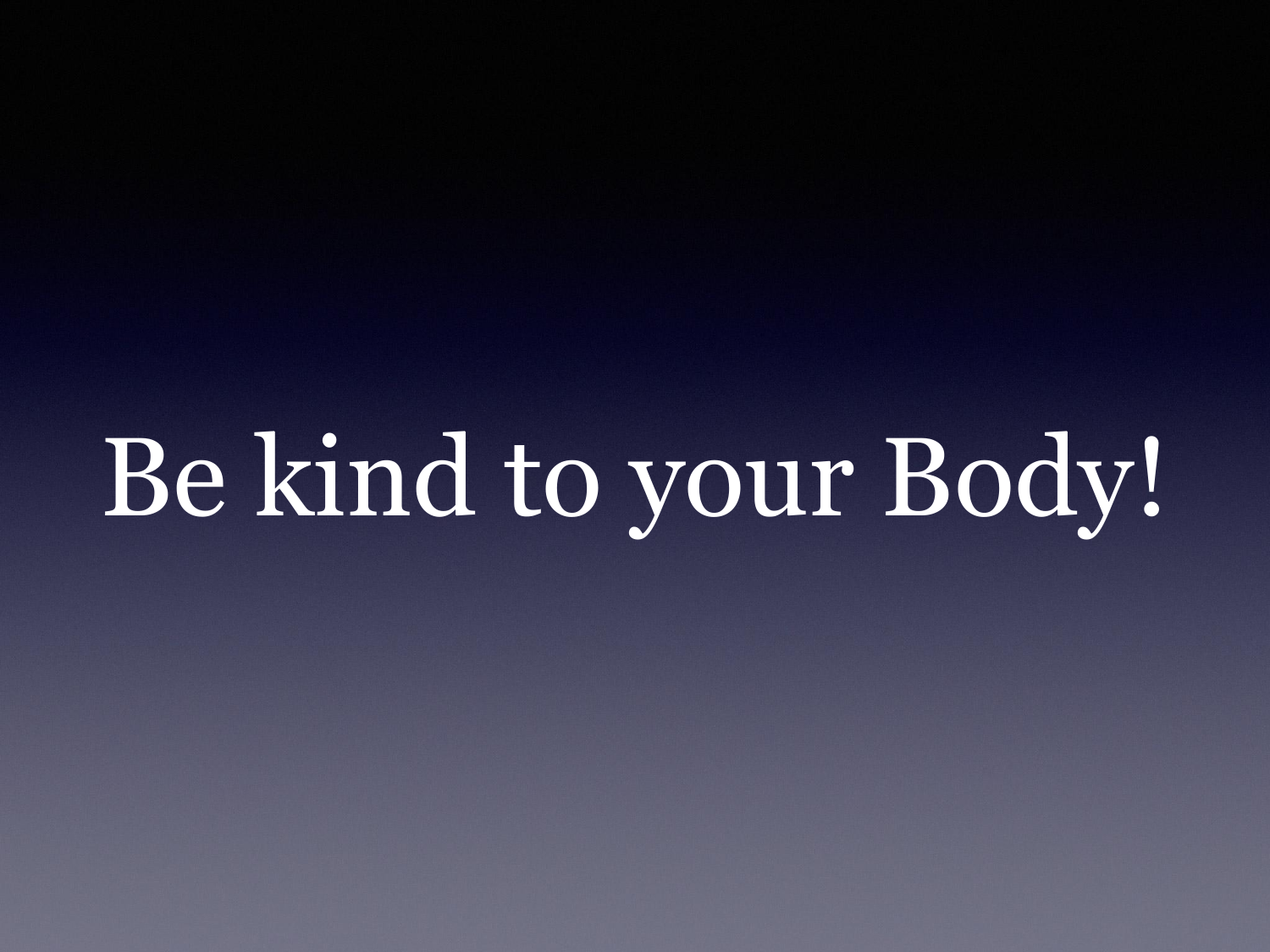## Choices

## **Choice is an expression of freedom given us by God. We choose our lifestyle. It recognizes our own individuality.**

**•**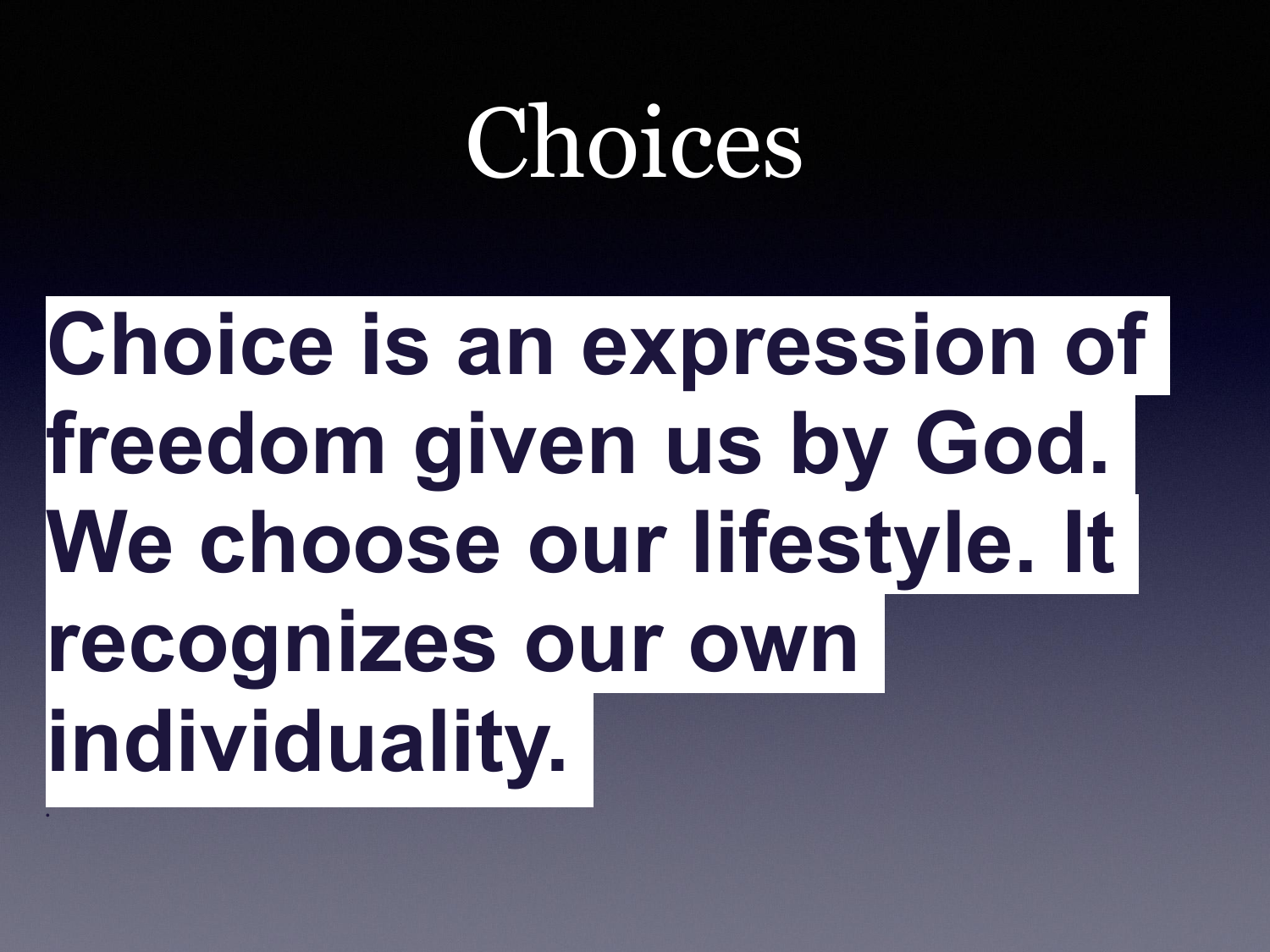### Jesus Christ

• Jesus will not leave us alone in our struggle against the wrong appetite - and, indeed, against the Tempter [Satan] himself.